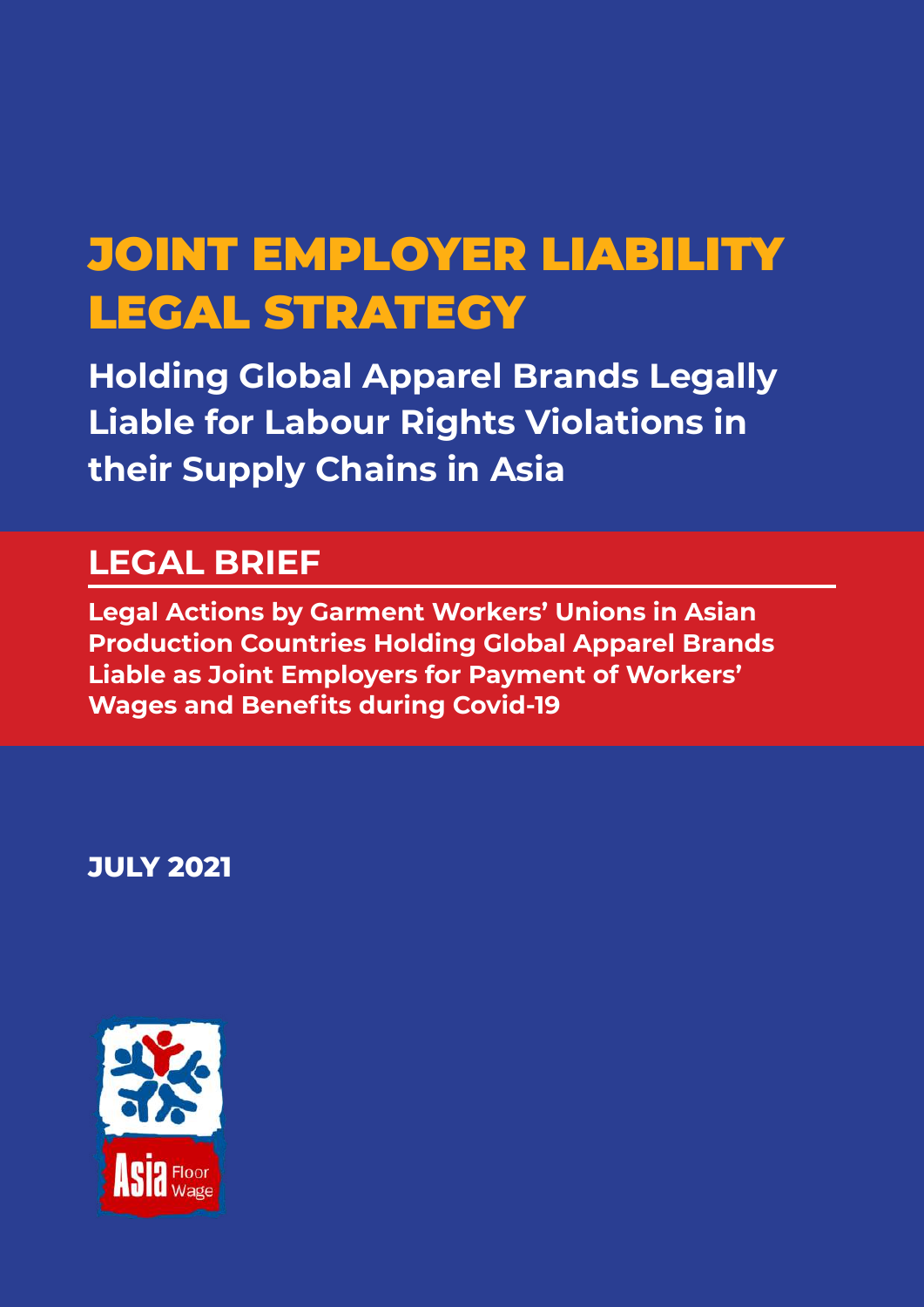### *Contents*

| I. | <b>Strategy to Bring Legal Accountability within Global Garment</b><br><b>Supply Chains</b>     | $\overline{2}$ |
|----|-------------------------------------------------------------------------------------------------|----------------|
|    | Articulating the Legal Paradigm Implicit in Global Garment<br><b>Supply Chain</b>               | 3              |
|    | Delineating the Problematic of Employment Relations in Global<br><b>Supply Chains</b>           | 4              |
| Н. | <b>History of Joint Employer and Joint Liability Concepts</b>                                   | 8              |
|    | Evolution of Joint Employer Liability in Jurisprudence                                          | 8              |
|    | Joint Liability in the Context of Commercial Laws                                               | 11             |
|    | III. Standard Elements of Contracts of Production between                                       | 12             |
|    | <b>Brands and Suppliers</b>                                                                     |                |
|    | Brands' Power to Control Workers in their Supply Chains                                         | 12             |
|    | Workers as Integral to the Business Model of Brands                                             | 14             |
|    | Economic Dependency of Workers on Brands                                                        | 15             |
|    | Brand Liability due to Economic Harm Caused to Workers                                          | 16             |
|    | IV. Joint Employer Liability Analysis from Asian Production                                     | 18             |
|    | <b>Countries</b>                                                                                |                |
|    | 1. India                                                                                        | 18             |
|    | 2. Indonesia                                                                                    | 21             |
|    | 3. Sri Lanka                                                                                    | 23             |
|    | 4. Pakistan                                                                                     |                |
|    | 5. Cambodia                                                                                     | 25             |
| V. | <b>Corporate Accountability in Global Supply Chains through a</b>                               | 27             |
|    | <b>Ground-Up Approach</b>                                                                       |                |
|    | Due Diligence Mechanisms for Corporate Accountability                                           | 27             |
|    | Legally Binding and Enforceable Mechanisms for Corporate Ac-<br>countability                    | 27             |
|    | Joint Employer Liability to Establish Liability of Corporations<br>through a Ground-Up Approach | 28             |



**ASIA JULY 2021**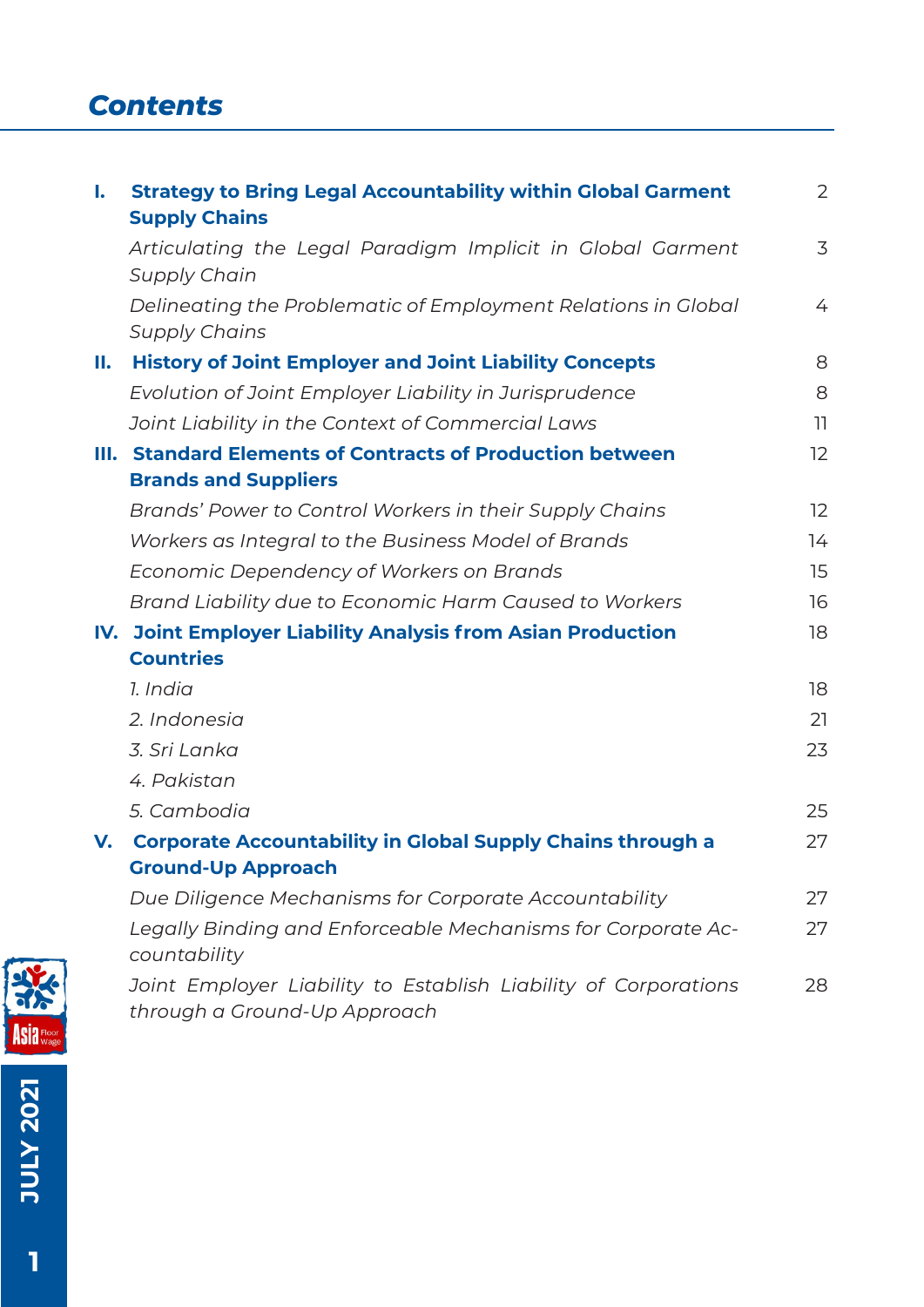## **I. Strategy to Bring Legal Accountability within Global Garment Supply Chains**

The governance of global garment supply chains has received growing international attention, with the question of accountability of global apparel brands towards garment workers in their supply chains forming the central focus of the discourse. Yet, glaring gaps in the largely unregulated governance of global supply chains continue to permit and perpetuate structural inequalities within garment supply chains, where global apparel brands extract profits from a poverty-level and flexible workforce, comprising predominantly women workers in Asian production countries. *The accumulation of profits by global apparel brands is directly linked to their ability to evade legal liability* for widespread labour and human rights violations in their supply chains, which have long lasting impacts on the lives and livelihoods of Asian garment workers and their households.

Global brands benefit from the false assumption that they are merely "buyers" in the garments market in Asian countries. The falsity of this assumption has been further shrouded by brands' guarded opacity in their supply chains. All this has prevented a commensurate legal paradigm from being articulated within global supply chains. As "buyers," brands have promoted a well-known *race-to-the-bottom* with regard to wages and pricing models among governments of Asian production countries who have diluted labour protective frameworks and repressed wages to attract the businesses of the brands. As "buyers," brands with their enormous economic power have generated fierce competition between suppliers across Asian countries, who, considered as "independent contractors," are forced to lower the costs of garment production for the brands. Suppliers have had to absorb the risks of production or volatile global apparel markets, by operating on razor thin margins and pushing costs associated with competition and risk onto workers.



The absence of legal accountability to fix corporate responsibility for harms caused to workers in global garment supply chains was most keenly felt during the Covid-19 crisis. On the one hand, the damaging purchasing practices of brands that have continued unchecked for decades have left garment workers with no resilience to tide over crisis. Workers have little freedom to challenge the norm of precarious employment accompanied by low and insecure wages that trap them in a cycle of poverty and indebtedness across generations. During the pandemic, a massive humanitarian crisis hit garment workers as they rapidly lost employment and wages. Workers had no ability to hold brands legally accountable for their hazardous actions and to push them to adopt poli-

**JULY 2021**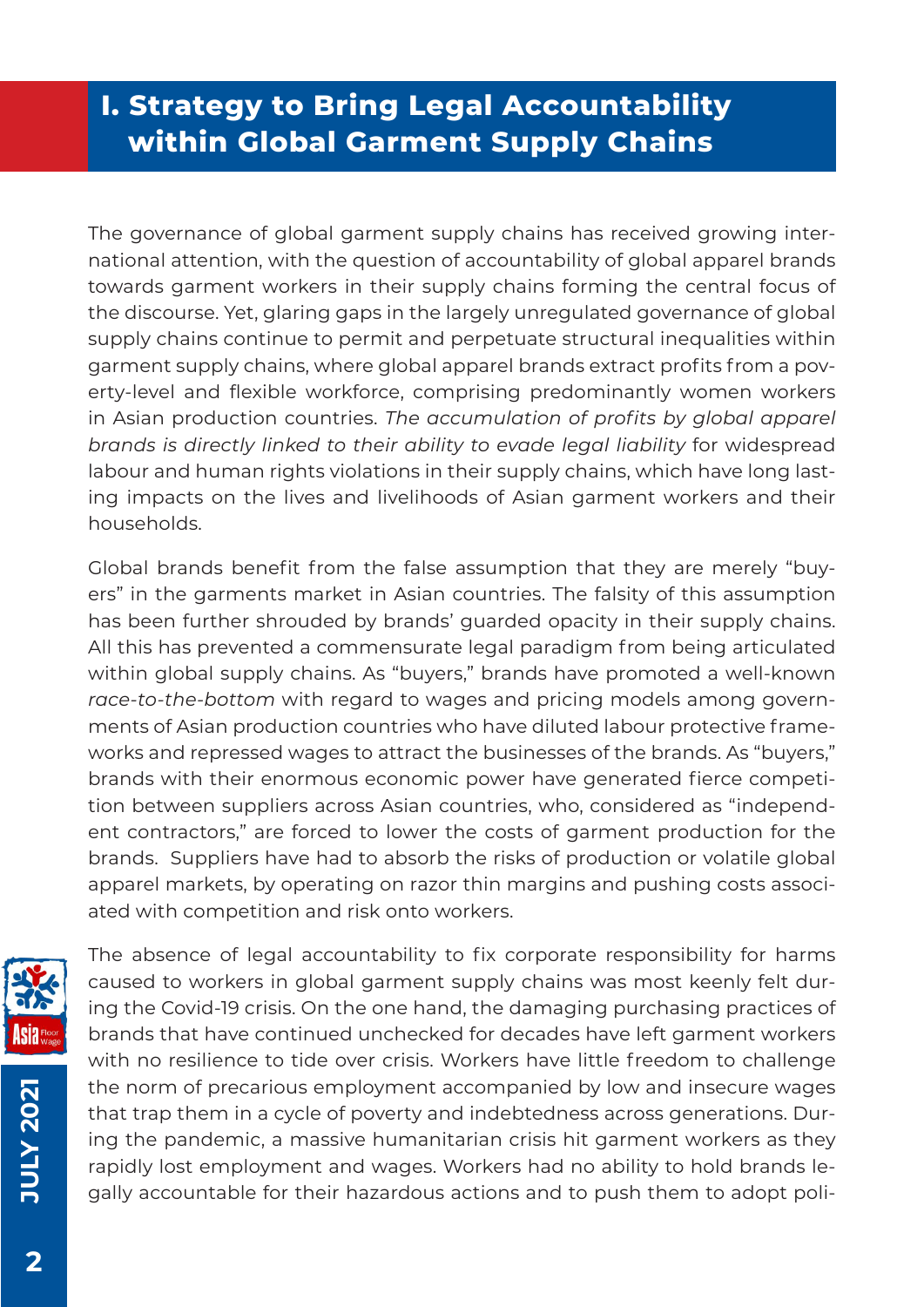cies that ensure the very minimum for poverty-level workers during a severe crisis, such as continued secure employment and timely payment of full wages.. As a result, workers were pushed to the brink of survival financed by crushing debt, and have received little relief a year into the pandemic.

**The Asia Floor Wage Alliance (AFWA) has developed a legal strategy based on the concept of "joint employer liability" in order to address unregulated governance gaps in global supply chains. This legal strategy gives garment workers and their unions the possibility of using labour protective frameworks within Asian production countries to challenge the practices of global apparel brands that lead to extreme and wanton labour exploitation.** 

Using the joint employer liability legal strategy garment workers and their unions in four Asian production countries – India, Indonesia, Sri Lanka and Pakistan – have filed legal claims within their national jurisdictions. They have held global apparel brands liable as joint employers, along with their suppliers, under national laws, for wage violations in their supply chains during Covid-19. This legal strategy is being explored in Bangladesh and Cambodia as well.

#### *Articulating the Legal Paradigm Implicit in Global Garment Supply Chains*

During the pandemic, manufacturing contracts between brands and their suppliers were brought under scrutiny, particularly regarding the moral and legal grounds of the force majeure clause, which allows brands to cancel orders and in some cases not even pay for the orders already supplied under the contract without any legal or financial liability.<sup>1</sup> The joint employer liability legal strategy places greater scrutiny on these manufacturing contracts, using national laws and jurisdictions in production countries. It lays bare the current false, but normalised, assumption about brands being "buyers" with an arm's length distance from the suppliers in garment supply chains, thereby evading liability towards workers.



*The joint employer liability legal strategy questions the premise of brands as "buyers" in the garments market, and aims to precisely articulate the brandsupplier relationship, leading to the development of a corresponding legal paradigm such that garment workers and their unions, as well as Asian production countries, can reclaim agency to compel legal accountability within garment supply chains through legal processes within their national jurisdictions.* 

The strategy bases itself on the following undisputable facts that can help reassess the structure of the global apparel industry:

**JULY 2021**

<sup>&</sup>quot;Farce majeure: How global apparel brands are using the Covid-19 pandemic to stiff suppliers and abandon workers," Accessed from: https://www.workersrights.org/research-report/farce-majeure-how-globalapparel-brands-are-using-the-covid-19-pandemic-to-stiff-suppliers-and-abandon-workers/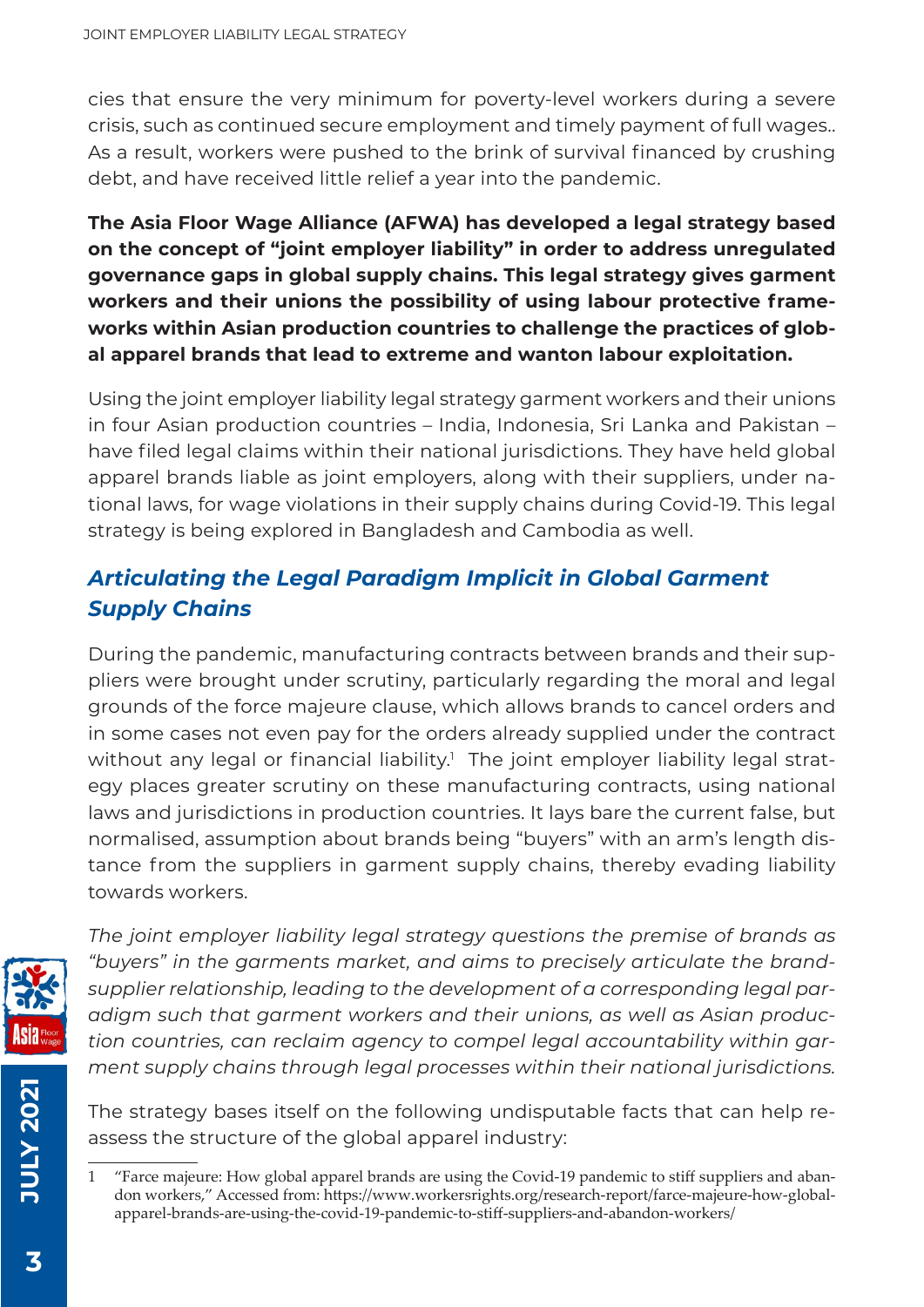- **• Explicit contracts for production exist between brands and suppliers:** The relationship between brands and their suppliers, contrary to common perception, is neither based on the arm's length principle of a commodity garments market nor on purchase agreements for garments. Rather, the current business model of global garment production requires brands to engage suppliers in Asia through manufacturing contracts.
- **• Implicit employment contracts exist between brands, suppliers and workers in their supply chains:** It is on the basis of these contracts for production between brands and their suppliers, that suppliers enter into employment contracts with workers for fulfilling their contractual obligations to manufacture products for the brands. While explicit employment contracts are solely between suppliers and workers in the supply chain, the contracts for production between the brand and the supplier imply the need for, and is the basis upon which, these employment contracts are formed.

This articulation of the relationships between brands, suppliers and workers is a correction to the currently held erroneous assumption of brands as "buyers" of commodities, namely, garments. It makes possible the development of a legal paradigm in which garment workers and their unions can demand that both the explicit contracts for production between brands and their suppliers and resultant implied contracts of employment are linked and come under the purview of national jurisdictions of the Asian production countries, where both the contracts are executed.

#### *Delineating the Problematic of Employment Relations in Global Supply Chains*

Social justice forms the core objective of establishing legal employment relationships in order to determine legal liability for labour rights violations. It is based on the fundamental recognition that socio-economic inequalities underlie the relationships between capital and wage labour. At the heart of the process of establishing legal employment relationships lies the dichotomy between an "employee" and an "independent contractor" with the former being susceptible to direct exploitation by the employer who wields greater power in the work contract, while the latter is considered to be an "equal" party to the work contract.



**12027 AJULY JULY 2021**

The judiciary has played an important role in determining employee-employer relationships in order to ensure that workers who are identified as "employees" have access to statutory entitlements and are protected from labour rights violations. Asian countries have extensive labour laws and regulations meant for protecting workers' wages and benefits, won through long and difficult labour struggles, in order to protect the interests of workers vis-à-vis exploitation by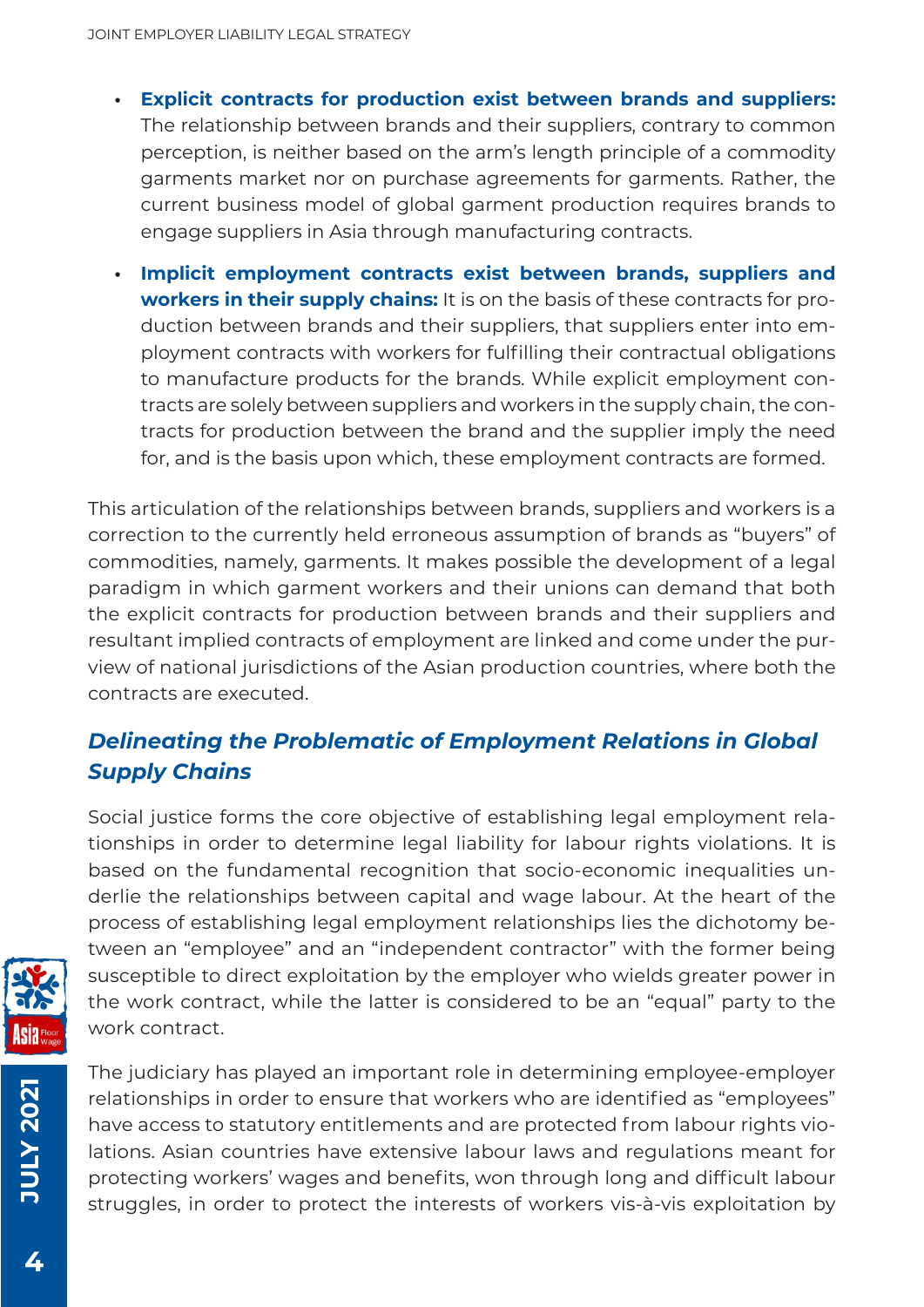employers. The joint employer or joint liability concept is well-developed within national legal systems, both in the home countries of brands, as well as in production countries. The concept has developed in response to the evasion of labour protective legislation, such as wage laws, through fictitious arrangements that seek to deny proper employer-employee relationships.

It evolved in the context of subcontracting, where employers rely on labour contractors to hire workers, allowing them to evade costs incurred for being in compliance with labour protective legislation. The joint employer liability concept allows workers to claim wages and benefits from large companies that engage contractors to hire workers and perform manufacturing activities of the company. The concept can be expanded, with some distinctions that are explored further below in this Brief, to the garment sector, which, across countries, is characterised by multi-tiered contracting systems leading to a high prevalence of labour exploitation through violations of wage protection laws.

These laws have not been applied to global apparel brands, who are able to evade legal liability towards workers in their supply chains by falsely posing as "buyers" in opaque supply chains, while retaining power and control over work and production processes. The contracting out of production by transnational corporations, through global garment supply chains has created immense challenges in protecting the rights of workers in Asian production countries from exploitation. The production of garments takes place within Asian supplier factories, which employ Asian garment workers for the purpose of fulfilling contracted production by global brands, who own, market and sell these garments across the globe. This transnational contracting of production and employment present a challenging scenario before national legal systems:

- **Shift in traditional business models:** The contracting out of entire production activities of transnational corporations to other Asian production countries confounds national legal systems. Asian suppliers who manufacture the garments owned, marketed and sold by the brands are considered independent contractors, and brands are considered independent buyers engaged through a purchase agreement. However, brands do not have their own manufacturing facilities, and rely on these suppliers for the manufacturing of their products, while suppliers do not have access to the consumer market and cannot run their businesses without manufacturing orders from the brands. In business terms this has resulted in a symbiotic relationship between the brands and the suppliers exemplified by the long-term production contract between these two parties.
	- **• Core business of brands shift to design, marketing, and retailing:** Brands have dis-invested from production units to reduce their business risk and costs; yet their core business is integrally linked to the continued produc-

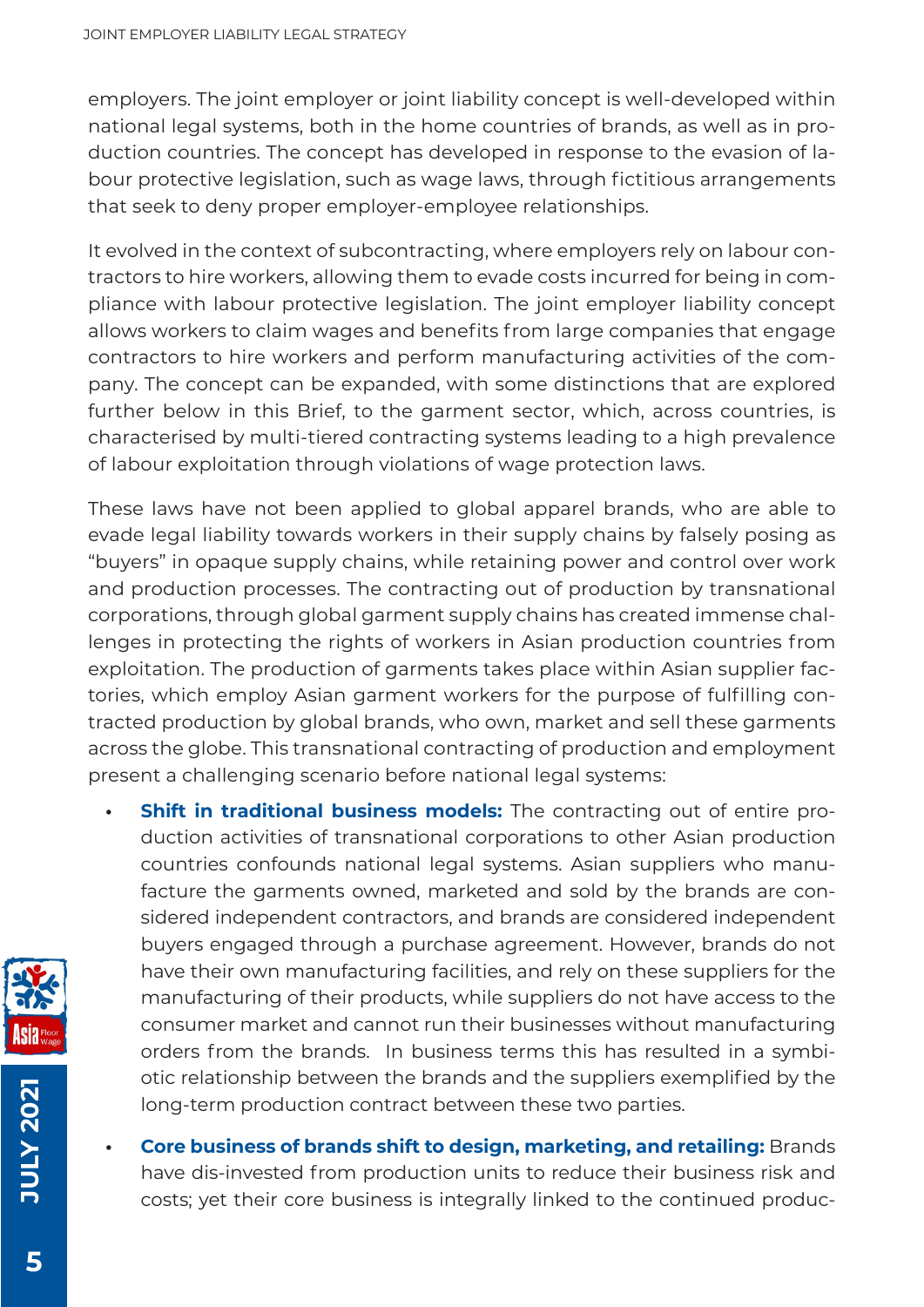tion of their uniquely branded products. Brands have sustained this essential production flow by acquiring manufacturing capacity from the production units of suppliers. In essence, brands have offshored necessary branded production through contracting.

- **• Recognition of joint employer in global supply chains:** Most of the suppliers have long-term, dedicated relationships with brands through contracts for manufacturing entered between suppliers and brands. In order to undertake production for the brands, suppliers enter into contract of employment with workers under employment laws in their countries. The nature of contract for manufacturing between brands and suppliers shapes, conditions and controls the employment contracts between suppliers and workers. It is therefore evident that the contract for manufacturing and employer contract are linked.
- **• Legal forums for adjudicating disputes related to transnationally linked employment relations:** Disputes arising out of the transnationally linked employment relationships can be pursued through legal forums in both the home country of brands as well as the home countries of suppliers. AFWA has developed a legal strategy appropriate for legal forums in home countries of suppliers where workers and their unions have the most agency.

During the pandemic, several large supplier organisations appealed to brands to carry out responsible purchasing practices without which the fundamental rights of millions of garment workers in Asia would be violated.<sup>2</sup> Their appeal underscores the falsity of the common framing of the relationship between brands and suppliers as mere purchase agreements between a 'buyer' and 'independent contractor.' Complex global supply chains with contractual relations of production and employment embedded within them but hidden from public view pose challenges to national legal systems in Asian production countries.



The joint employer liability legal strategy seeks to reveal beneath the corporate veil of the commercial agreements between brands and suppliers, the joint nature of production and implicit employment relations between brands, their suppliers, and workers in garment supply chains. National jurisdictions are asked to examine explicit contracts for production and implied employment contracts between brands, suppliers and workers on the basis of the following standards:

**Degree and nature of control** exercised by global apparel brands over their suppliers and workers in their supply chains – including decisions on order cancellations, payment schedules, quality, pricing, and delivery

**JULY 2021**

<sup>2 &</sup>quot;Joint Statement on Responsible Purchasing Practices amid the COVID-19 Crisis" Accessed from: https:// bgmea.com.bd/page/Joint\_Statement\_on\_Responsible\_Purchasing\_Practices\_amid\_the\_COVID-19\_Crisis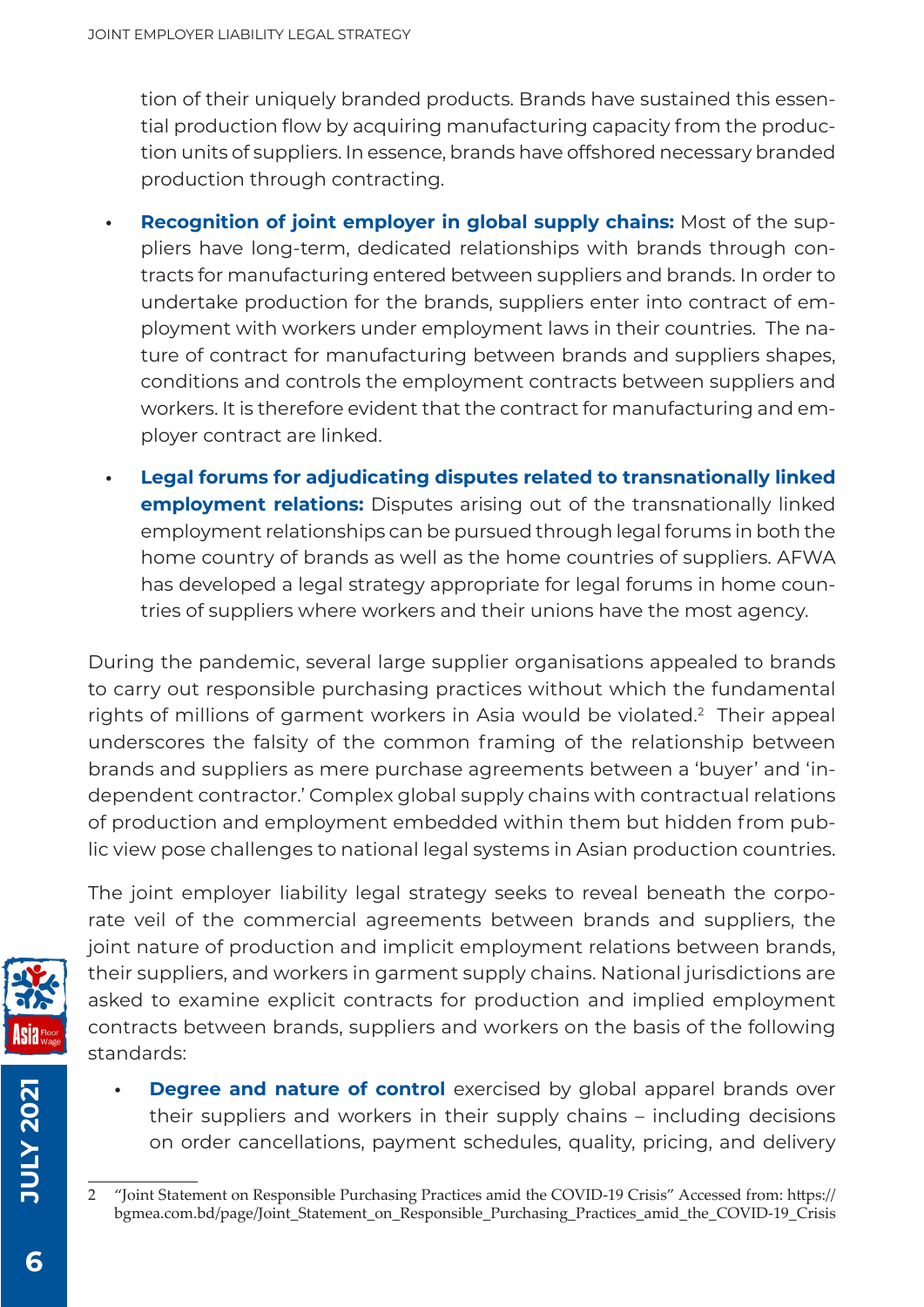models that can be forcibly and unilaterally imposed by the brands based on their business requirements.

- **• Economic dependency** of the suppliers' business operations on the actions of the global apparel brands, without whom they cannot continue their businesses.
- **•** As a result of the above, the high level of **economic harm** that the actions of apparel brands can cause to workers in their supply chains, in terms of loss of employment and wages, becomes evident.

Based on the examination of the above standards, the joint employer liability strategy allows garment workers and their unions to submit before their national jurisdictions that brands and their suppliers are liable as joint employers towards workers in their supply chains. In a globalised world, the concept and principles that create liability have to be reformulated to deal with this new transnational relationship and to become open to multiple jurisdictions for enforcement. $3$ 



See, e.g. Court case presentations accessed from "Event: Suing Goliath: The struggle for justice in cases of corporate abuse abroad," https://corporatejustice.org/wp-content/uploads/2021/06/Suing-Goliath-eventpresentation.pdf. The event presented the most relevant recent judicial proceedings against EU business seeking remedy for alleged human rights abuses and environmental harm abroad and discussed the barriers to justice victims face and how the future EU directive on corporate due diligence should help remove them. Organised by the European Coalition for Corporate Justice and Friends of the Earth Europe, cohosted by the RBC Working Group of the European Parliament.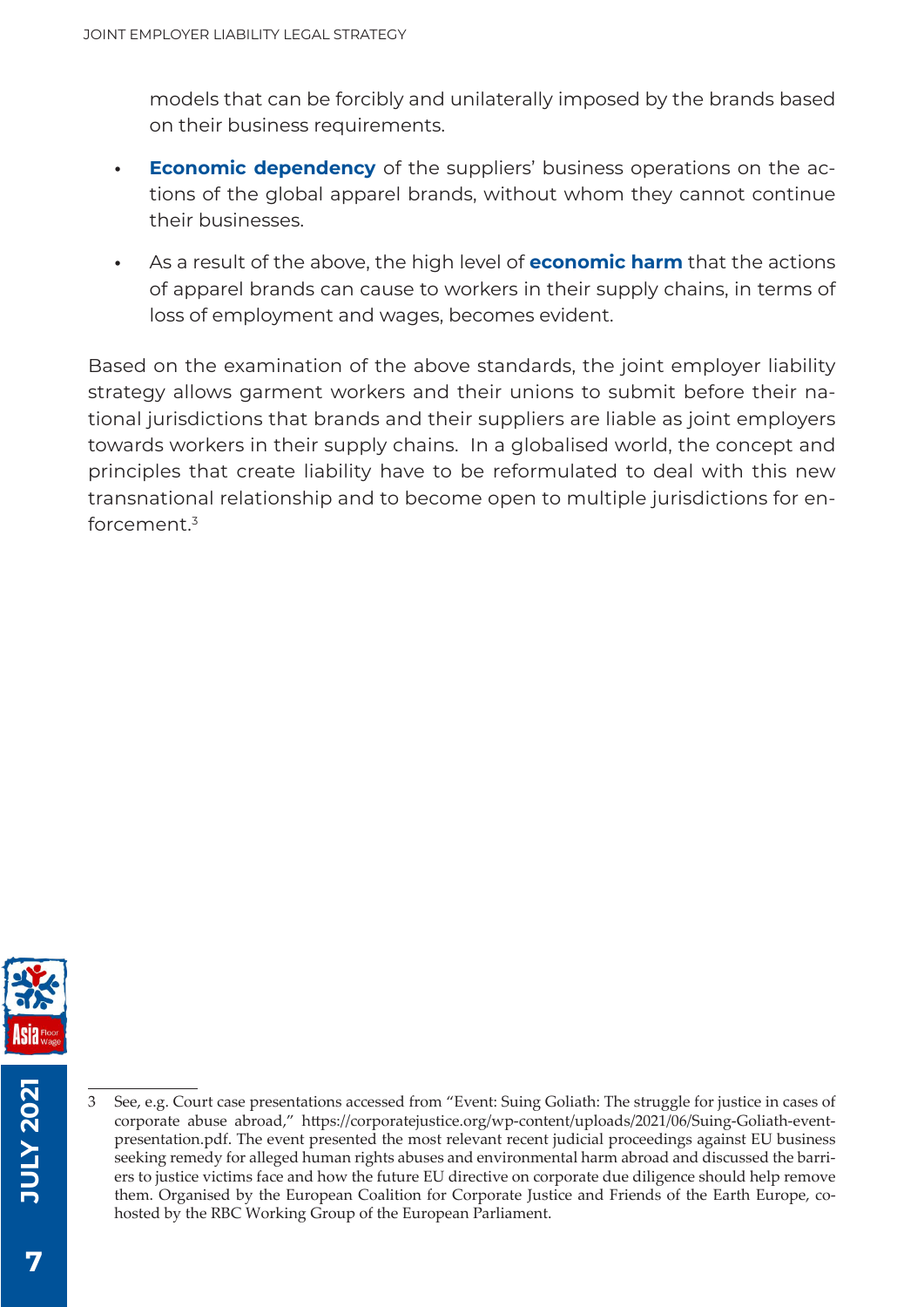# **II. History of Joint Employer and Joint Liability Concepts**

The concept of joint employment and liability, as it evolved within different legal systems can be re-examined and applied to contractual relations of production and employment between brands, their suppliers, and workers in their supply chains.

#### *Evolution of Joint Employer Liability in Jurisprudence*

The judicial role in establishing employment relations is of great significance, with tests developed within common law playing an important role in determining whether a worker is an employee or an independent contractor. The development of common law to provide scope for joint employer liability can be traced through UK and US jurisprudence.

In the UK, judicial tests are concerned with determining whether the work contract is a **contract of service** or a **contract for service**, the former indicating employee-employer relationships and the latter pertaining to independent contractors.

The control test was developed as the primary test for establishing employeeemployer relations, with the court stating that, "a servant is a person subject to the command of his master as to the manner in which he shall do his work."4 The control test establishes employment relationships where the employer has control over the manner in which the work was performed by the worker. Direct supervision and control were stressed as the control test developed in the context of economic relations in Britain on the cusp of the Industrial Revolution, where the system of wage labour directly hired, supervised and paid by petty capitalists was predominant.



However, a change in the nature of the economy from the 1940s, where small scale production was replaced by large corporations, led to a shift in the relationship between employers and workers. Personal supervision and control were no longer defining features of employment relations.<sup>5</sup> As a result, in 1953, Lord Denning developed the organisation test by stating that, "the test of being a servant does not rest nowadays on submission to orders. It depends on whether the person is part and parcel of the organisation."<sup>6</sup> According to the organisation test, a worker is an employee if they are found to be an integral part

**JULY 2021**

**10LY 2021** 

<sup>4</sup> *Regina v Walker (1858), 27 L. J. M. C. 207*

<sup>5</sup> Carrigan, F. (2016). "Class Analysis and the Contract of Employment," *Canterbury Law Review* (22): 207- 234.

<sup>6</sup>  *Bank Voor Handel en Scheepvaart N. v. V Slatford and Another* (1953) - 1-Q.B.-248, UK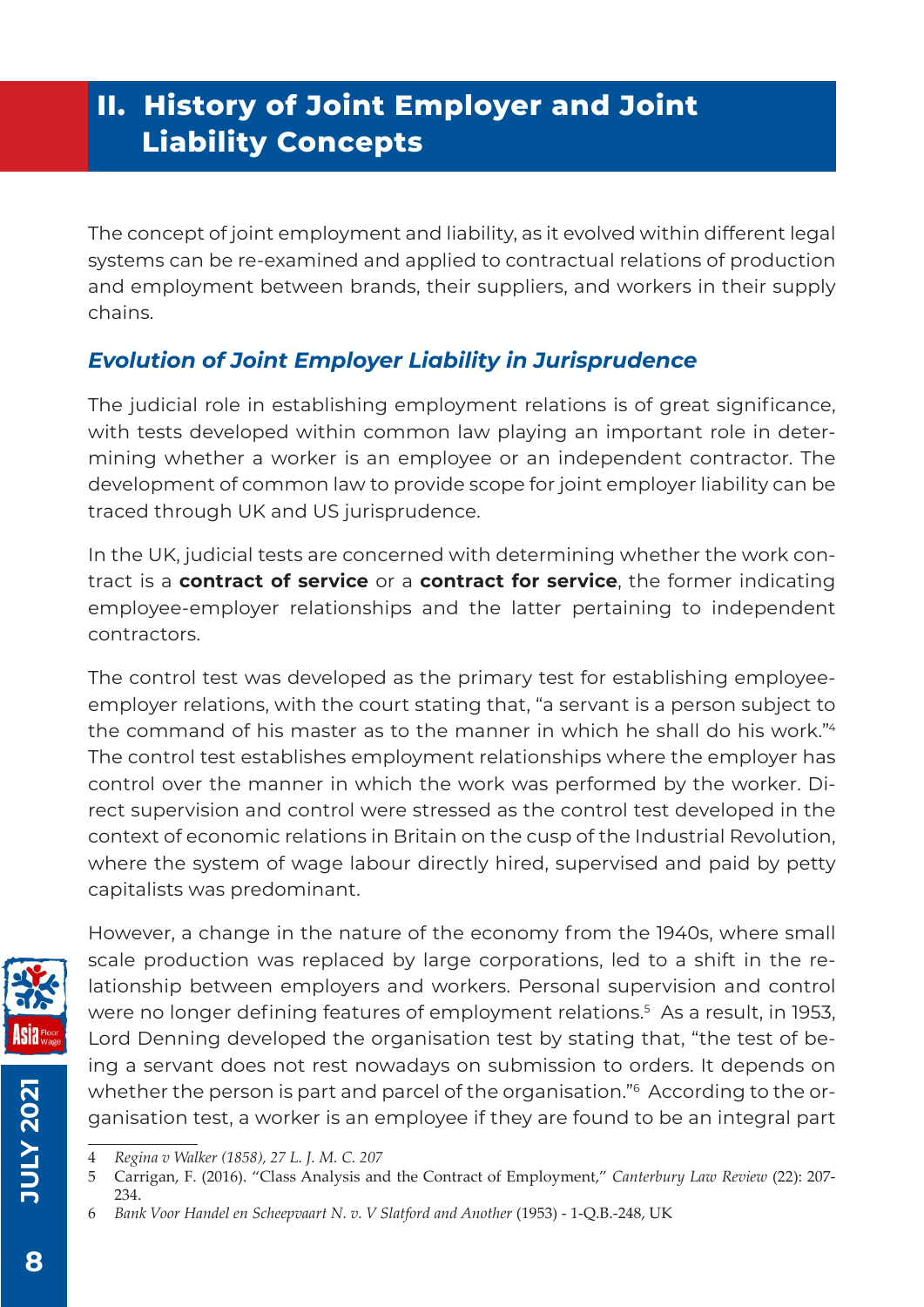of the business. Even recent jurisprudence in the UK Supreme Court case on Uber has made it clear that if the principal company has a significant amount of control on how the independent contractor delivers their service, then those working for the service provider can be treated as employees. In this case, the written contract between Uber and the drivers, which considered "drivers" as "independent contractors," was disregarded as it contracted out certain statutory protection.7

The English common law is also expanding the concept of liability, as seen in the cases of corporate abuse involving Vedanta, Shell and Chandler.<sup>8</sup> It could be argued that the principles which create liability in the brands' own national jurisdiction can be extended to the national jurisdiction of the suppliers where they enter into contracts for manufacturing. In order for brands' contractual relationship with their suppliers to be executed, joint management of production activities is implicitly required. Brands' global policies, advice to suppliers, and overall control over the production process have been defective, leading to human rights violations.

In the US, the control test became the primary test used in courts in cases of misclassification of employment, where workers were wrongly labelled as independent contractors, rather than as employees. Judicial interpretation of the standards of the control test stressed disproportionately on physical control stating that employment relations exist where the employer "retain the right to direct the manner in which the business shall be done, as well as the result to be accomplished," or, in other words, "not only what shall be done, but how it shall be done."<sup>9</sup> As the system of subcontracting grew, large companies relied on this interpretation to evade responsibility toward workers, as they engaged contractors to recruit, supervise and pay workers. The common law's narrow interpretation of employment relations using the standards of control test has been critiqued for undermining the US Fair Labour Standards Act (FLSA) and the Migrant and Seasonal Agricultural Worker Protection Act (AWPA).

A historic case in the US was the United States v. Silk, where the Supreme Court dropped the consideration whether control was exercised directly or indirectly



<sup>7</sup> Uber BV and others (Appellants) v Aslam and others (Respondents), The Supreme Court, UK, Judgment given on 19 February 2021. https://www.supremecourt.uk/cases/docs/uksc-2019-0029-judgment.pdf. Case details https://www.supremecourt.uk/cases/uksc-2019-0029.html.

**JULY 2021**

**1202 X101** 

<sup>8</sup> Court case presentations accessed from "Event: Suing Goliath: The struggle for justice in cases of corporate abuse abroad," https://corporatejustice.org/wp-content/uploads/2021/06/Suing-Goliath-event-presentation.pdf. The event presented the most relevant recent judicial proceedings against EU business seeking remedy for alleged human rights abuses and environmental harm abroad and discussed the barriers to justice victims face and how the future EU directive on corporate due diligence should help remove them. Organised by the European Coalition for Corporate Justice and Friends of the Earth Europe, co-hosted by the RBC Working Group of the European Parliament.

Goldstein, B., M. Linder, L.E. Norton II et.al. (1999). "Enforcing Fair Labour Standards in the Modern American Sweatshop: Rediscovering the Statutory Definition of Employment," *UCLA Law Review.*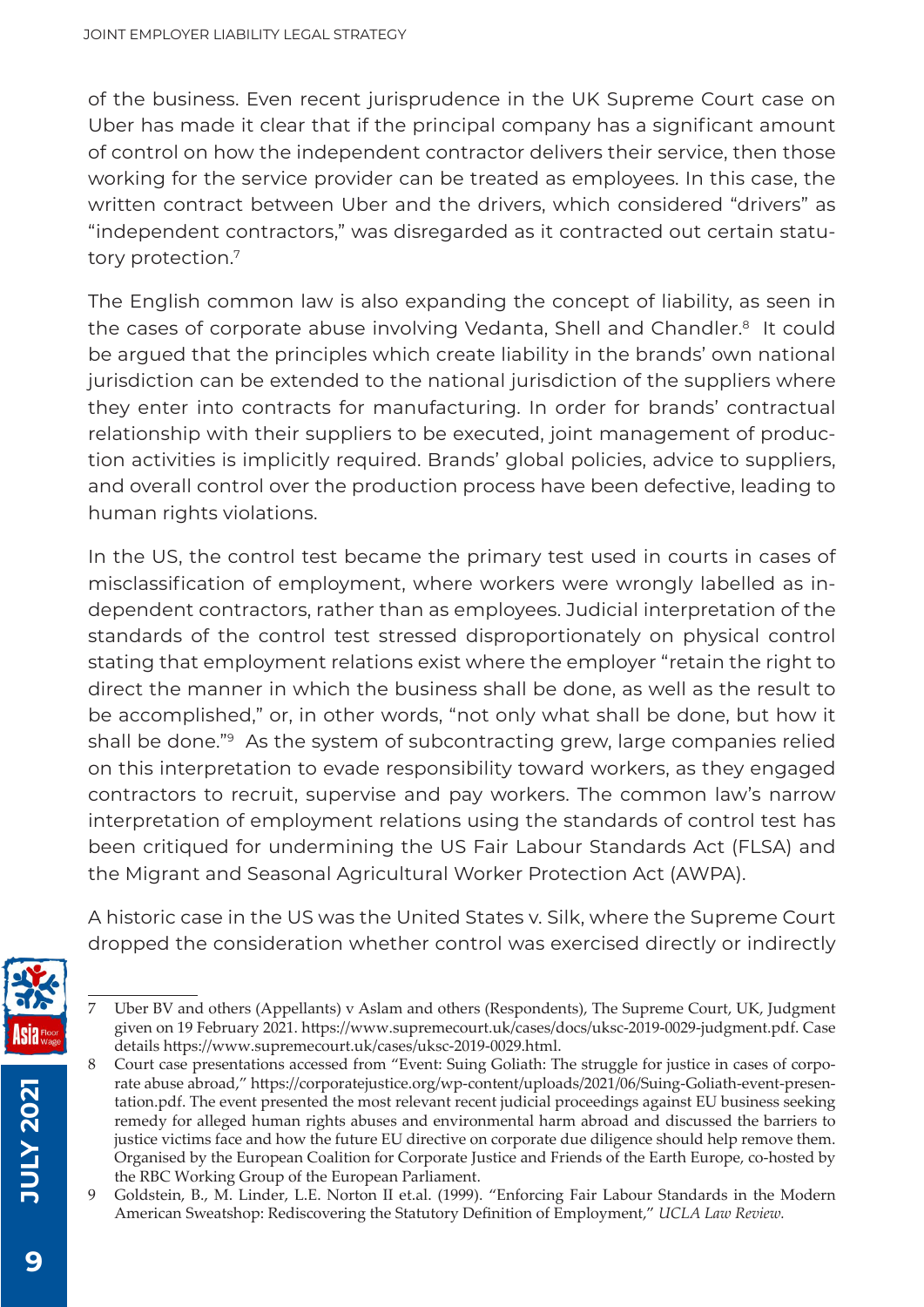in order to establish employment relations.<sup>10</sup> The US jurisprudence shifted its focus to whether the workers were employees as a matter of economic reality, where primary standing was given to where the control over profits lay. In this test, the fundamental economic reality of the relationship is considered to evaluate which persons or entities the workers are dependent on for their wages and working conditions. The economic reality test finds its roots in the FLSA and AWPA, which use the standard of "permit or suffer to work." "Permit" means to give approval to the fact that work is taking place, while "suffer" means failure to prevent the work from taking place. It holds liable those persons or entities who failed to prevent the violation from taking place even though they had the power to do so.

In the UK, the economic reality test developed in the US was cited to develop the multiple test which takes into account a range of factors relevant to the work contract in order to establish employment relationships to answer the fundamental question as articulated by J Cooke, "is the person who has engaged himself to perform these services performing them as a person in business on his own account?"11

The Liberty Apparel case represented a landmark victory for garment workers in the US and took the joint employer liability concept forward, with the US Supreme Court ruling that the company was a joint employer of workers hired by their contractor to work in a factory producing garments for the company.12

The evolution of the jurisprudence in both the UK and US through various tests provides basis for the following:

- **• Unmasking of true employment relations:** It allows true employment relations and resulting liability to be identified even where it is obfuscated as in the case of large companies which contract out production, and related hiring, supervision and payment of workers.
- **• Fixing responsibility on those who benefit from business:** Responsibility towards workers is firmly placed on all persons and entities who ultimately benefit from the business by identifying with whom control and accumulation of profits takes place.



It also allows the establishing of joint employers and joint liability, by identifying as employers all persons and entities on which the worker is dependent as a matter of economic reality:

**•** It may identify **a true/principal employer** on behalf of whom workers are hired by a contractor or agent.

**JULY 2021**

**12027 AJULY** 

<sup>10</sup> *United States v. Silk, 331 U.S. 70*4 (1947), Supreme Court, USA

<sup>11</sup> *Market Investigations Ltd v Minister for Social Security* [1969] 2 QB 173, UK

<sup>12</sup> *Zheng v. Liberty Apparel Co. Inc.*, 355 F.3d 61 (2d Cir. 2003), USA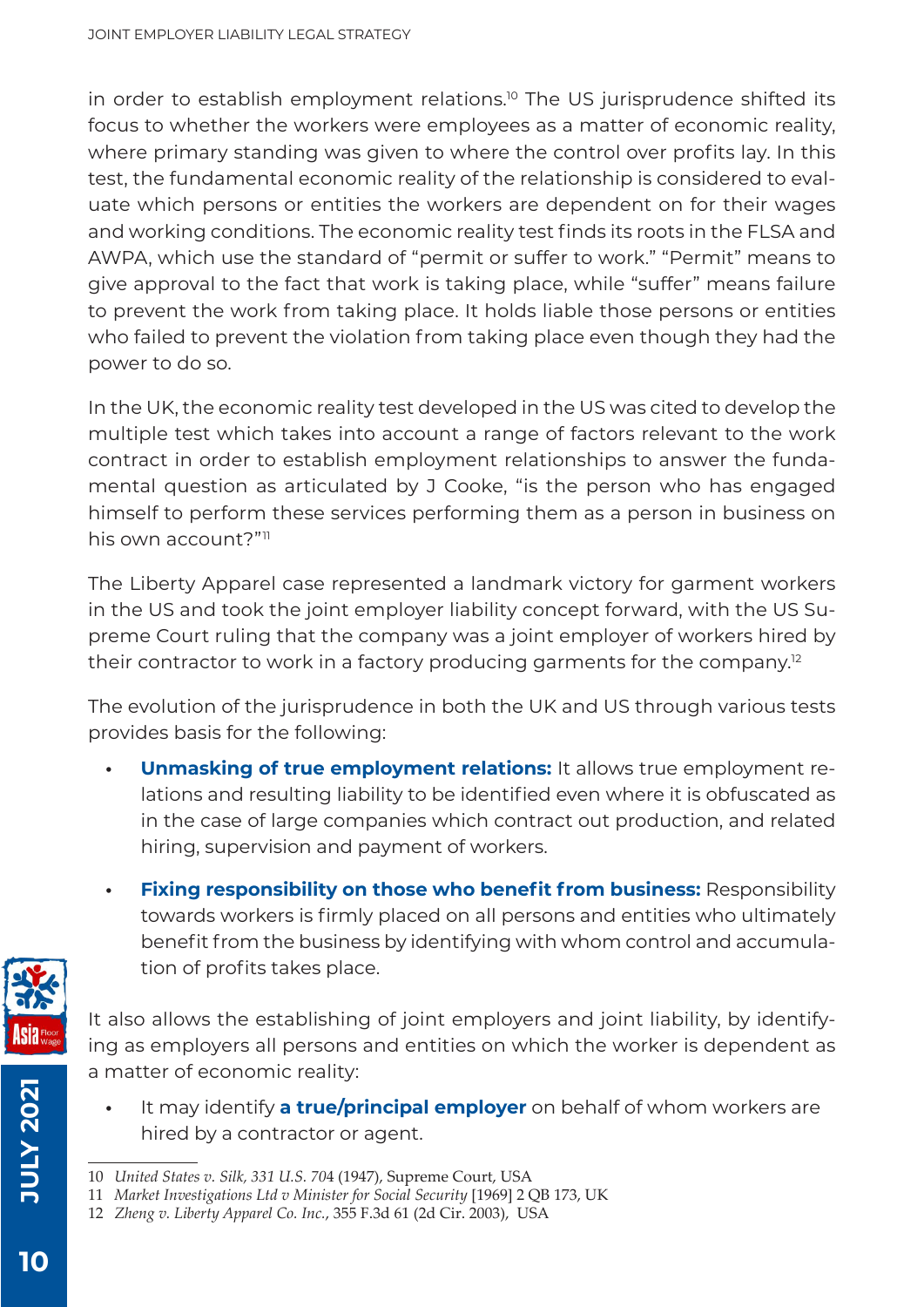**•** It may identify a person or entity as a **joint employer or secondary employer** to workers who are employed by another primary employer.

#### *Joint Liability in the Context of Commercial Laws*

Joint liability is also well established in commercial laws, and the application of the concept to contractual relationships of production and employment in global supply chains can be examined.

In commercial contracts, two or more people can be made responsible for the loss suffered by a third party, including financial facilities and leasing facilities by banks or other financial institutions, where partners, guarantors or promissors are held jointly liable for unpaid amounts of damages. It can be examined whether brands can similarly be considered jointly liable for the payment of wages to workers when the supplier fails to do so. Additionally, in company or corporate laws, directors can be held jointly liable for benefitting at the expense of creditors. Directors can also be held jointly liable in the case of corporate delicts that inflicts harm or loss to a third party. It can be examined whether the same principles can be extended to brands, to be held liable for the non-payment of wages and benefits by their suppliers, and the resultant harm or injury caused to workers.

The **principle of lifting or piercing the corporate veil** allows one business to be held accountable for the actions of the other, after examining their relationship, to see if they are controlled, in reality, by one and the same entity. The courts may refuse to uphold the separate existence of the company where the sole reason of it being formed is to defeat law or avoid legal obligations. It can be examined whether the brands' practice of shifting production to another country where their suppliers are presented as separate entities or independent contractors to shift the liability of the brand arising out of production can be viewed as a modern form of corporate veil applicable in global supply chains.



Based on these principles, if it is found that the brands and their suppliers are long-term partners, and suppliers are functionally integral to brands' business, and act as one and the same business for the purpose of a core business activity of manufacturing, and resulting employment of workers, then all of the parties are jointly liable for the contracts entered into by one party. Even though explicit employment contracts only exist between the supplier and workers in the supply chain, both brands and suppliers can be held as jointly liable to workers, and the extent of the liability of each establishment can be determined in court.

**JULY 2021**

**107 X101**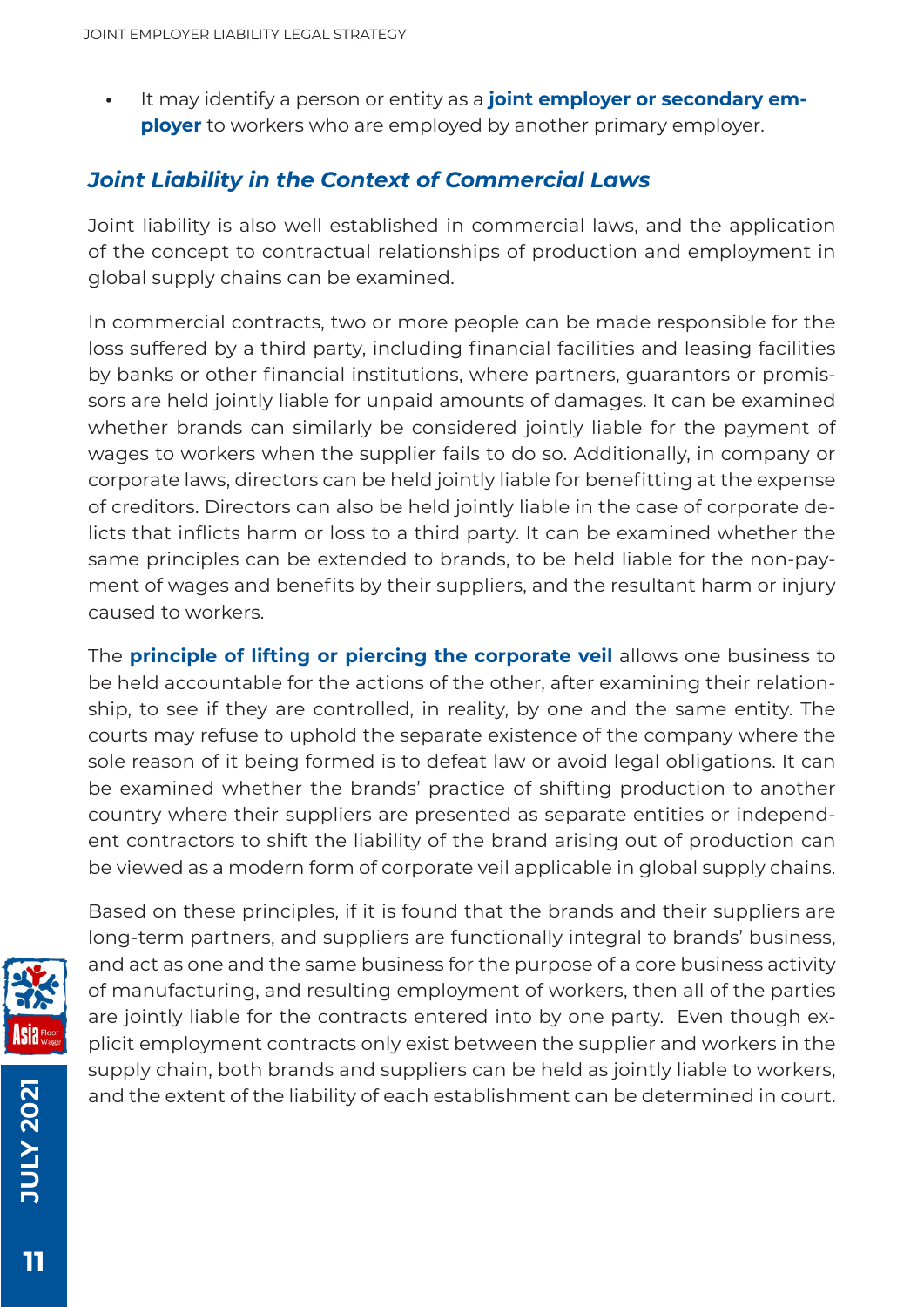# **III. Standard Elements of Contracts of Production between Brands and Suppliers**

The contracts of production between brands and their suppliers have certain elements, which need to be examined in the light of tests for deciding joint employer relationship of both brands and suppliers to workers in the garment supply chains. In these tests, importance is given to the economic reality of the relationships, rather than the textual language of the commercial contract. This means that even though explicit employment contracts are between the suppliers and workers, this does not exclude brands from being recognised as employers of workers. Additionally, even though the contracts between brands and the suppliers might exclusively mention that brands are not employers of workers hired by their suppliers, and these contracts are found to be legitimate, brands are not shielded from being considered potential employers of workers, as preference will be given to the substance, rather than the form of these relationships.

The question of whether brands are joint employers of, or jointly liable towards, workers in their supply chains is ultimately a question of fact and law. The joint employer liability legal strategy allows garment workers and their unions to submit their claims within their national jurisdictions for courts to examine the facts of the relationship to determine the following:

- **•** Whether there is a **master/servant or principal/agent relationship** between the brands and their suppliers, such that brands are found to be the true or joint employers of workers who are hired, supervised and paid by their suppliers.
- **•** Whether both brands and suppliers are joint employers of workers as their businesses are **functionally integral and inter-dependent**, acting as one and the same establishment for the purpose of carrying out their core business activity of manufacturing for which workers are hired.
- **•** Whether both brands and suppliers are joint employers, who are jointly liable towards workers, as workers **depend on both brands and suppliers as a matter of economic reality**, and both parties benefit from workers who are an essential part of their businesses.

#### *Brands Power to Control Workers in their Supply Chains*

Control is not determined by whether it is actually exercised or not, but by whether brands have the *power to control* their suppliers and workers in their supplier factories.



**12** 

**JULY 2021**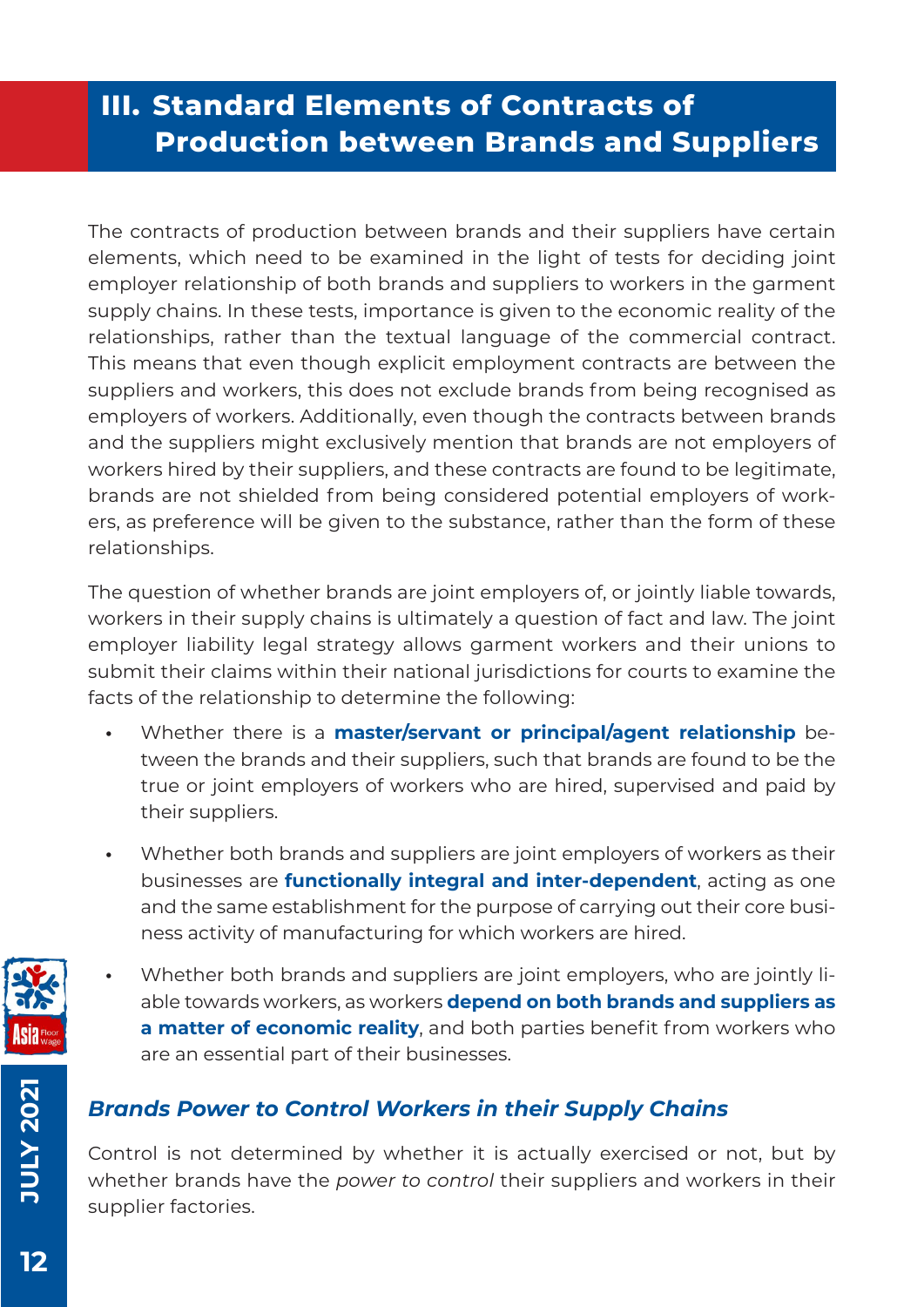The overall production processes in supplier factories, including the number and organisation of work across production lines, such as the number of workers in each production line and their work or job roles in the factory, are determined by the **requirements**, such as quality, delivery schedule and costing, put forth by the brands. The production processes, in turn, set the work processes of workers in the factory, including what work is performed by them and the manner in which they perform the work.

The contracts for production have **minute and detailed product specifications** that suppliers must follow to manufacture the products of the brands. The control over production is determined by the degree of specificity for the product; in other words, there is a corelation between degree of specificity and degree of control over the production process. The specifications define the brand value of the product and require stringent quality checks at various stages of the production process. Such a process has implications for both employment supervision and cost. Each such quality check has the inherent possibility of rejection which has its own cost implications. The detailed nature of, and the high bar set by these specifications means that production processes followed in supplier factories are controlled and determined by the brands' requirements. Through the contracts, brands are able to determine the sourcing and type of raw materials to be used, design of the garments, quantity and quality of the garments produced, timeline within which production is to be completed, and the delivery models for the products to be shipped to the brands. In addition to this, brands retain the prerogative to **cancel or reject orders** without any reason, and without any liability, at any point in the production process.

In summary, the production processes and the extent and nature of supervision over work are determined by requirements and specifications of the brands. Therefore, supervision and work roles of workers are integrally controlled by brands' direction, decisions and actions.



In addition to this, production managers or quality controllers are employed by the supplier to control and supervise the work performed by workers on a daily basis, without which the high level of compliance to specifications required by the brands cannot be achieved. The **production managers or quality controllers act as agents of the brand**, who supervise and control workers on behalf of the brands. They might require workers to re-do work or face penalties if it does not match the requirements of the brands.

Brands may also **conduct quality audits** at any point in the production process, and as a result, may demand changes in any aspect of the production or work processes in the factory or manner of managerial control. They may also demand corrections in products that have already been manufactured, change the timeline within which they must be produced, ask for products to be re-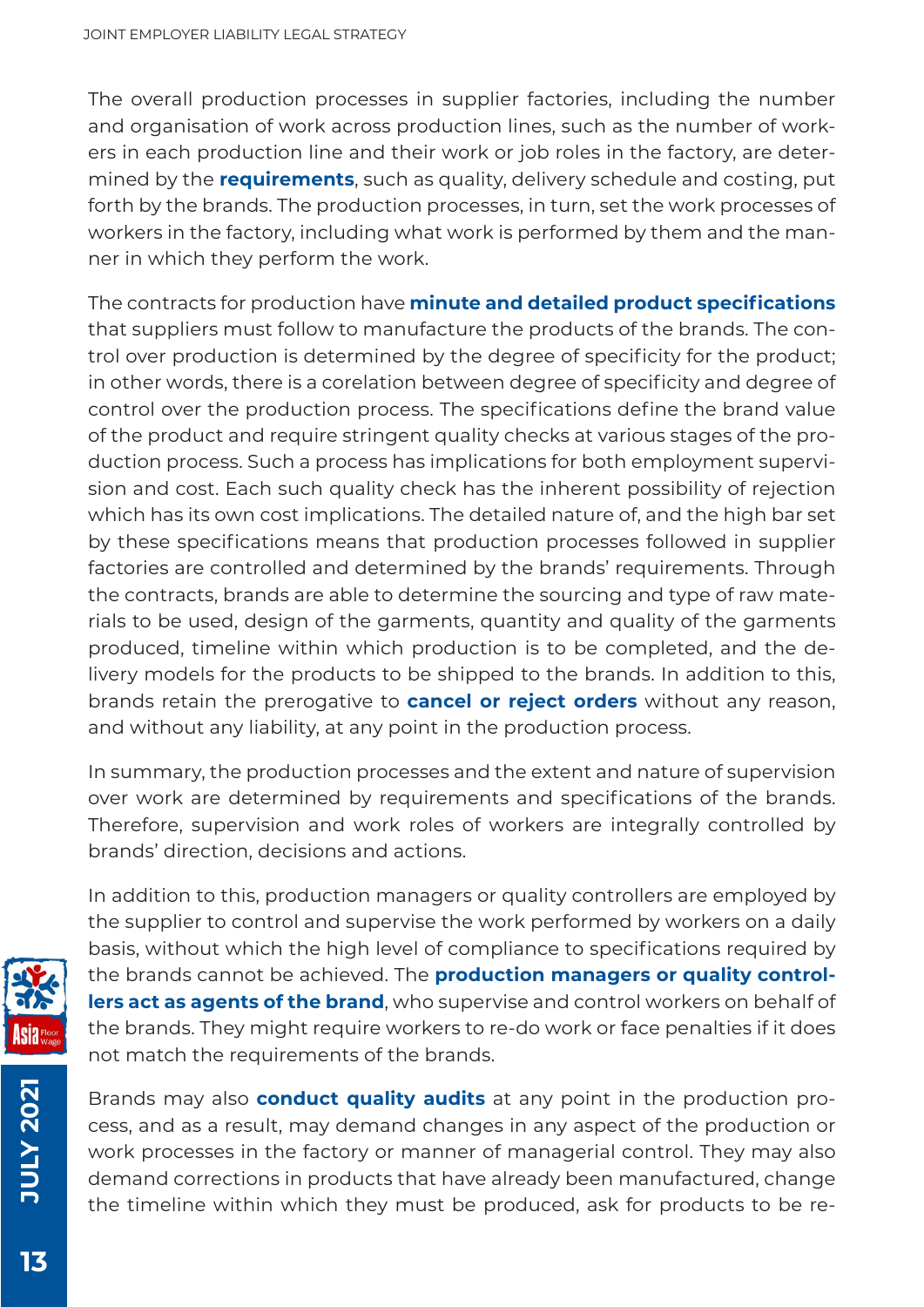manufactured, or reject products that deviate from their standards to even a small degree.

#### *Workers as Integral to the Business Model of Brands*

The structure of the global apparel industry needs to be examined to determine whether workers in the supplier factories of brands, who manufacture the garments for the brands, are considered an integral part of the businesses of brands.

One, the offshoring and contracting out of production by brands to suppliers in Asia do not of its own accord translate to manufacturing no longer being a part of the core business of brands. Brands do not own their own production facilities anywhere in the world, but rely on workers hired by their suppliers to manufacture the garments that they own, market and sell. Their ability to **run their business and accrue profits, through advertising and retail, is directly linked to the manufacturing work** performed by workers in their supply chains.

Second, the **production capacity of suppliers, including workers, are completely dedicated to the production of garments of the brands**. Even if suppliers are producing for several brands, they dedicate part of their production lines, and workers engaged in these production lines, to perform manufacturing exclusively for a specific brand. The suppliers do not own these products, over which the brands retain control and intellectual property rights. It can be argued that the production capacity of the suppliers, including workers hired by the suppliers, are partitioned out to the brand for its manufacturing activities. This means that the production facilities owned by the suppliers, and manufacturing carried out by workers therein, form an integral part of the businesses of the brands.

Third, as per their own admission, brands **establish long-term relationships and work in close contact with their suppliers** to manage their combined business activity of manufacturing the garments of the brand. Many brands play a central role in the business decisions taken by their suppliers, requiring complete transparency and access to their business information, including information on the hiring, management and payment of workers. They engage suppliers in mandatory training programmes for the welfare of workers or business improvement such as digitising of wage payments. Brands also conduct audits of labour practices in their supplier factories, and engage in remediation of labour disputes. This points to suppliers and brands undertaking joint management of manufacturing activities and workers hired for this purpose.

The above also points to the control of brands over suppliers and workers – where brands are able to influence to a great degree the management of the



**JULY 2021**

**12027 AJULY**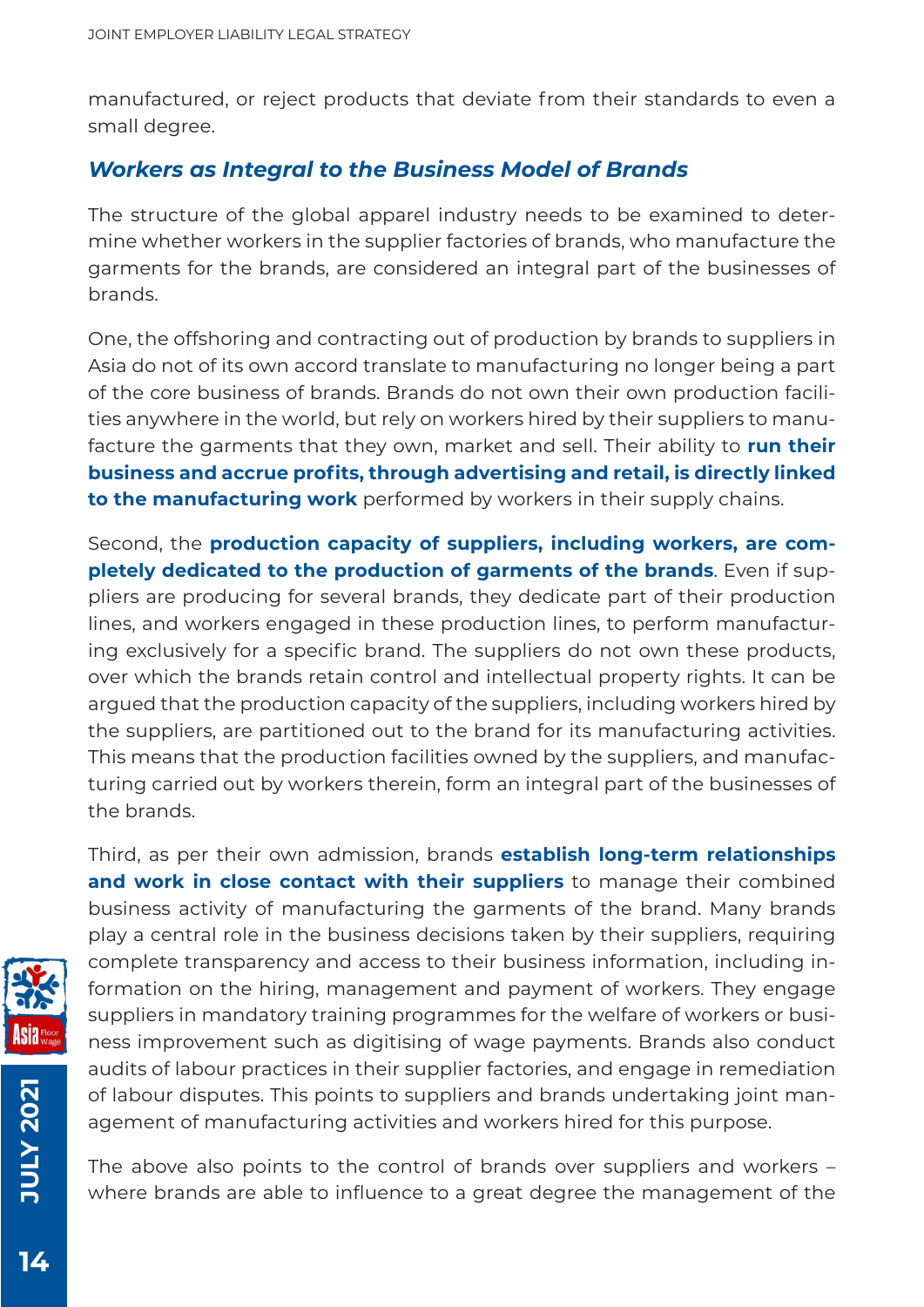suppliers' business and their business decisions regarding their production facilities and workers.

#### *Economic Dependency of Workers on Brands*

Suppliers are **dependent on orders from brands for setting up and continuing their business operations.** Suppliers cannot own, market or sell the products which are produced in their factories based on contracts for production with brands. Brands retain ownership over the product and its intellectual property, and the right to market and sell the products. The suppliers' businesses cannot exist independently of the brands, and they are completely dependent on the brands for marketing and selling the products that they produce for the brands.

**Workers in the supplier factories are also economically dependent on brands for their wages and employment**, with the policies of the brands determining whether they will be paid and how much they will be paid. Suppliers are able to employ or pay workers based on full and timely payments on existing orders, and assurance of continued orders from brands. Irresponsible actions by brands, as evidenced during the pandemic, including cancellation, rejection or reduction of orders, delayed payments, or demand for discounts directly translates to business losses for suppliers. They pass on costs to workers in terms of terminations, layoffs, or under payment and non-payment of wages and benefits. The contracts for production allow brands to demand changes to the products already manufactured, change the quantity of orders, and schedules for production such as reduction in lead times. This has a direct impact on the working conditions of workers – resulting in changes in work hours, production targets, and overtime.

Suppliers are bound by **competitive pricing models** followed by the brands, which sets their margins. The pricing model includes labour costs set at the minimum level required by national laws, making it impossible for suppliers to pay workers improved wages or benefits. National floor wages in Asian countries already present extremely low, poverty-level wages, with several studies revealing that pricing models of brands barely meet compliance with even national standards. Research has revealed that the low and competitive pricing demanded by brands are key reasons for precarious employment contracts and wages, and even gender-based violence and harassment at the factory floor which is closely related to productivity and profits. Since their wages, benefits and work conditions are set by the requirements of brands, workers are unable to bargain with their suppliers for higher wages, secure employment, or better conditions of work.

This results in workers being unable to meet their household consumption requirements, improve their standard of living, or save, leaving them indebted,

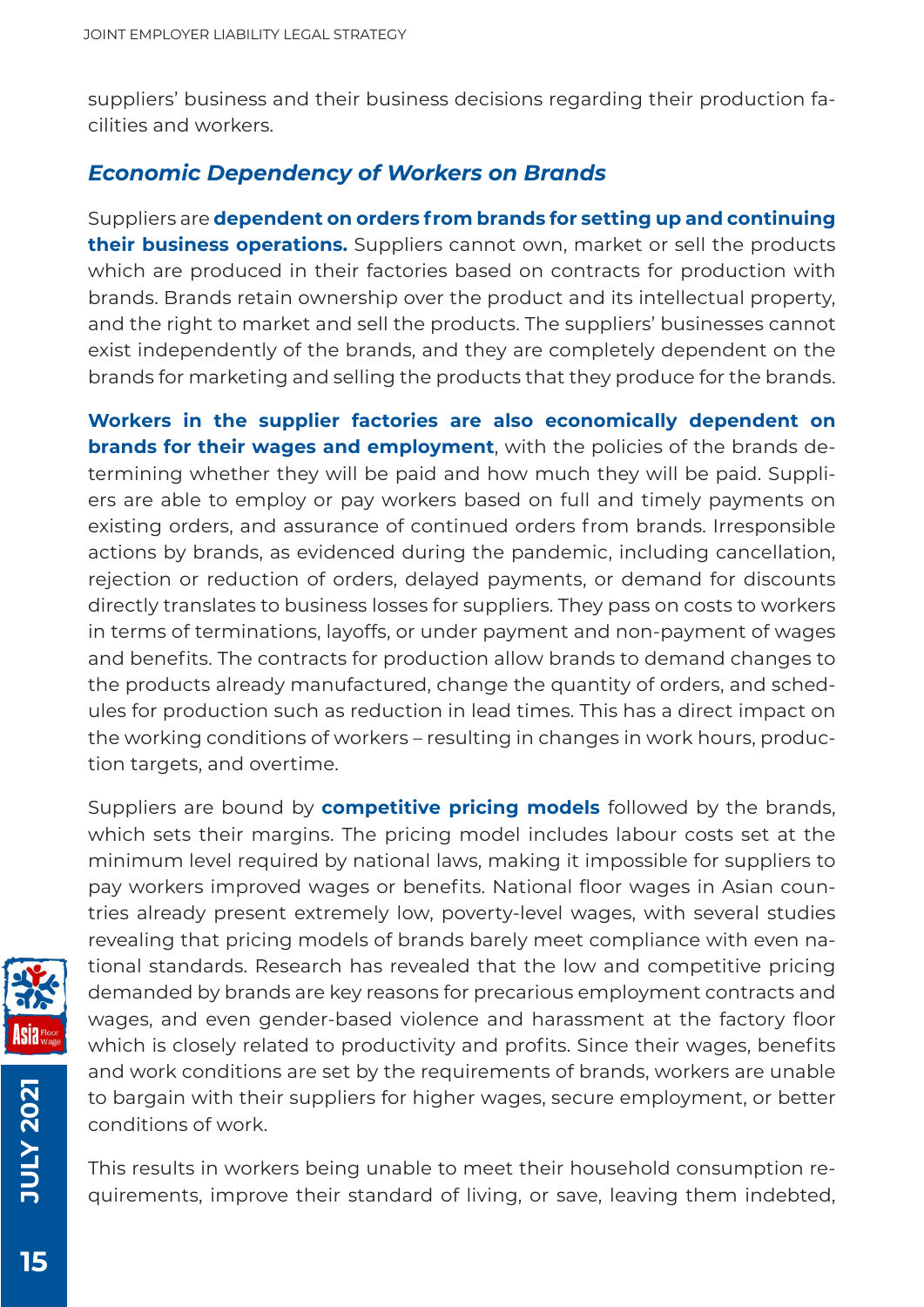without any form of job security. The pandemic led to an aggravation of these circumstances, pushing workers to the brink of survival, and causing economic uncertainty as they lose employment and wages for indefinite periods. Brands' actions have resulted in direct human rights impacts for workers, and their households due to loss of meagre assets and severe, long-term indebtedness, as well as the inter-generational transfer of poverty due to reduced access to food and nutrition, healthcare, and education.

#### *Brand Liability due to Economic Harm Caused to Workers*

The **third-party tort liability of brands** towards workers in their supply chains can also be invoked.

If a master/servant or principal/agent relationship exists between the brands and suppliers, the liability of brands towards workers can be invoked regardless of whether they are identified as joint or true employers of workers. The tortious liability of brands towards workers can also be invoked through the **principle of vicarious liability**, which makes the master liable for the actions of a servant, even if the servant was acting independently of the master's orders. It is based on *maxim respondeat superior* which means "let the principal be liable." It also derives the validity from the *maxim qui facit per alium facit per se*, which means "he who does an act through another is deemed in law to do it himself." If brands are viewed as a principal/master, then they can be held vicariously liable for the actions of their suppliers, or agents/servants.

On the one hand, most brands promise workers in their supply chains, through their codes of conduct or public announcements, secure employment, adequate wages, and a minimum standard of working conditions, at the very least in compliance with national laws in production countries. However, garment workers in the supply chains of these brands have faced severe economic harm due to the brands refusal to uphold this promise during the pandemic by assuming responsibility and taking action to mitigate the effects of the pandemic on workers. Promissory estoppel is a legal principle that a promise is enforceable by law, even if made without formal consideration, when a promissor has made a promise to another party, who then relies on that promise to their detriment or harm. Far from honouring their commitments, brands have done the contrary by engaging in actions such as order cancellations, deferred payments, demands for deep discounts and reductions in new orders during the pandemic, having long lasting adverse impact on workers' lives and livelihoods.



**12027 XJULY JULY 2021**

In addition to this, the purchasing practices of brands, well before the pandemic, have been identified, as causing economic harm to workers. The **doctrine of unjust enrichment** requires one party to compensate or provide remedy to the other, if the first party has been enriched at the expense of the other in a man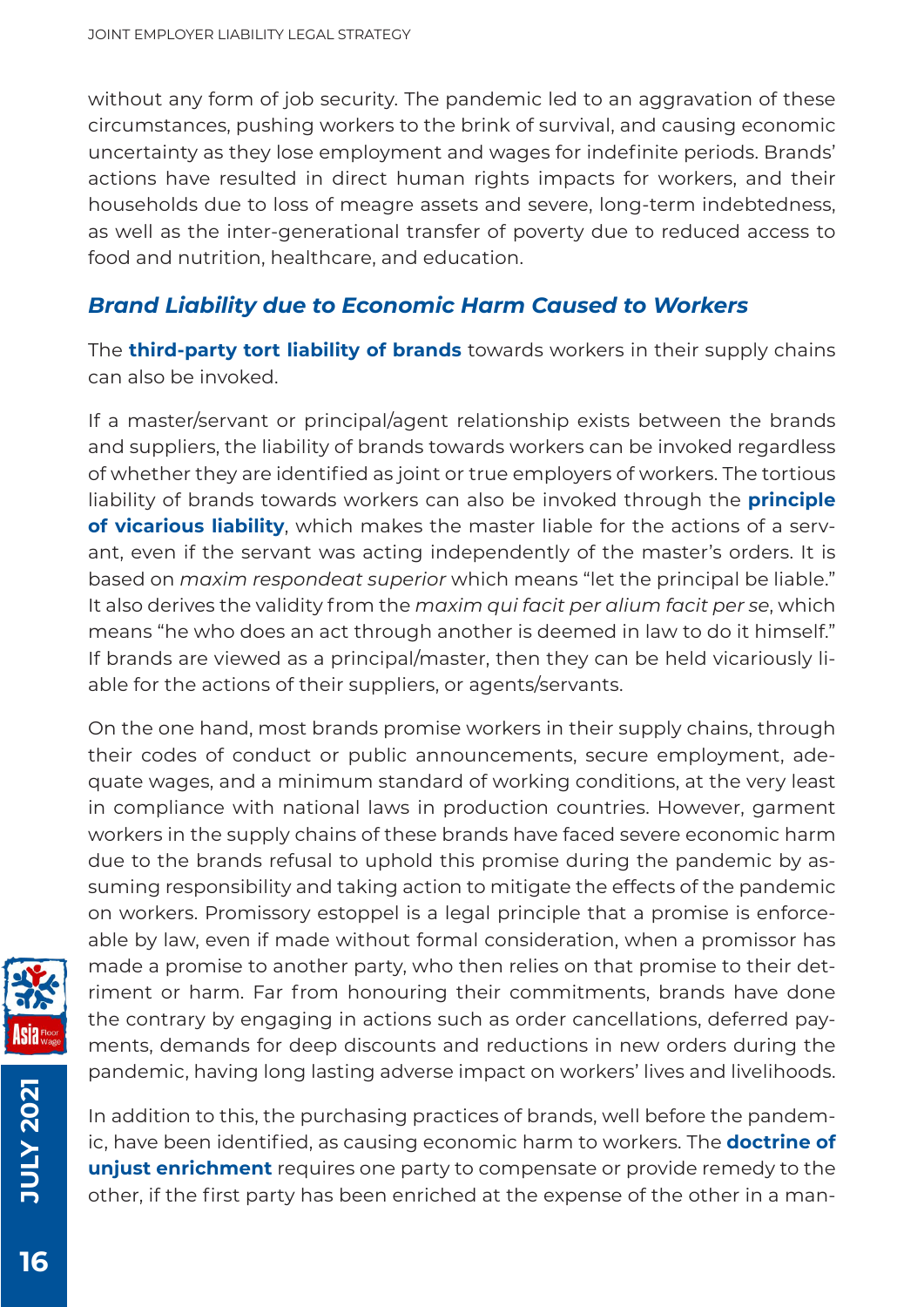ner that is viewed as unjust by law. Brands' enrichment on the basis of labour exploitation, before and during the pandemic, within their supply chains can be viewed as unjust enrichment.



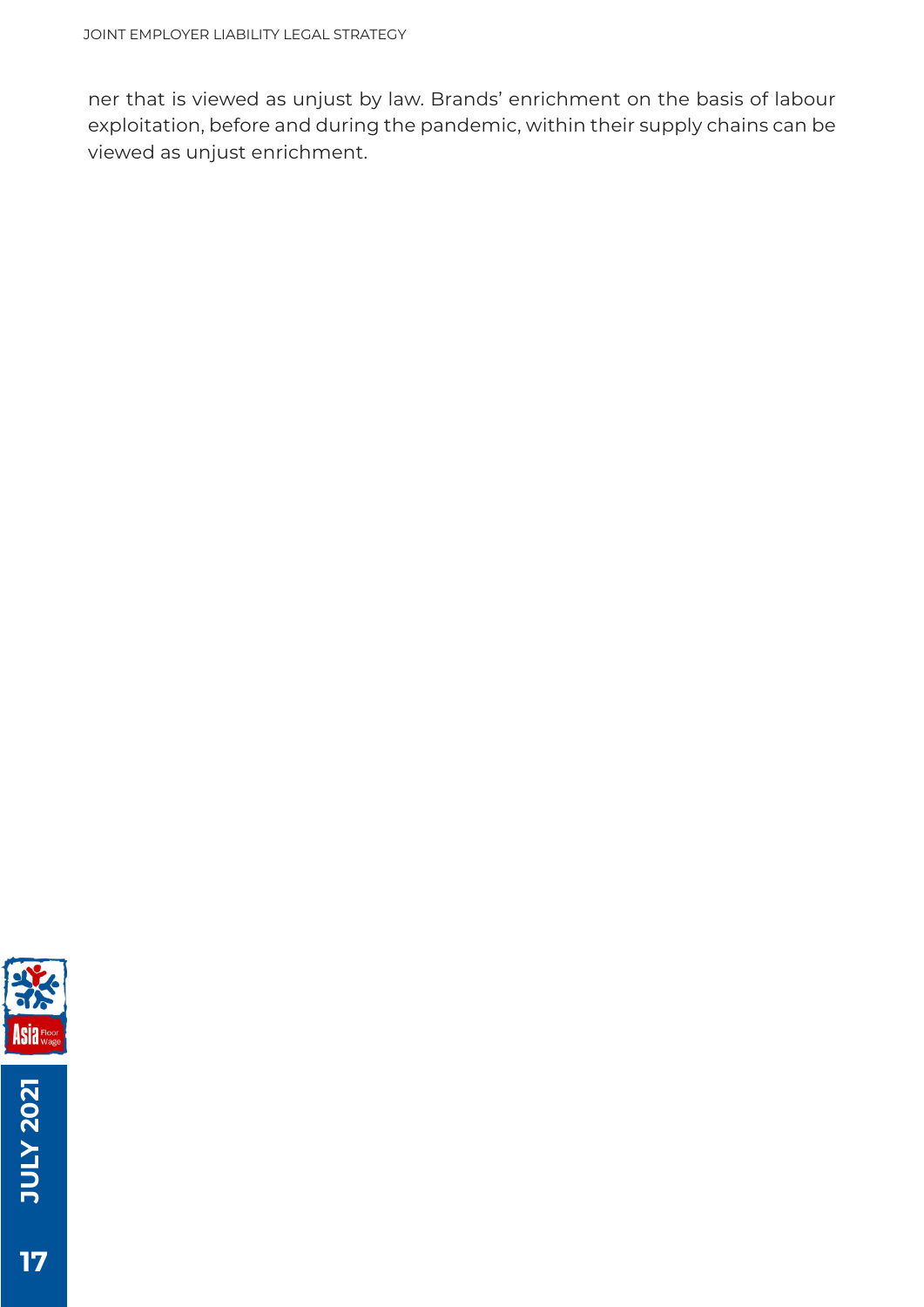# **IV. Joint Employer Liability Complaints Analysis From Asian Production Countries**

The joint employer liability legal strategy developed by AFWA is being used by garment workers and their unions in India, Indonesia, Sri Lanka, and Pakistan to hold brands liable as joint employers for the non-payment or under-payment of workers' wages and benefits during the Covid-19 pandemic. In Cambodia and Bangladesh, legal analysis is being or has been conducted. In all countries, workers and their unions have contextualised the legal strategy using national laws to submit before their national jurisdictions that brands must pay the full or remaining portion of the wages and benefits owed to workers during the period of the pandemic, where their suppliers have failed to do so.

#### *1. India*

In India, a total nationwide lockdown was in operation from 25th March 2020, well into May 2020, after which lockdown restrictions were relaxed in phases. During this period, garment factories in the country faced total shutdown, with workers being laid off overnight. In many factories, workers lost wages for the entire period of the lockdown, whereas in others, some of the workers were paid partial wages. The non-payment or partial payment of wages were based on arbitrary decisions by suppliers.

As a response, garment workers unions in India have filed complaints based on the fact that employers were statutorily bound and therefore legally liable to pay wages to workers based on the orders passed by the government, stating that employees will be deemed to be on duty and face no consequential deduction in wages for the period of factory shutdown during this period. Subsequently, the Indian Supreme Court asked employers and employees to negotiate on wage payments for the lockdown period mutually. The complaints have been filed, at the first instance, with local labour departments, as an industrial dispute, where a conciliation officer appointed by the government is tasked with investigation of the complaint and leading conciliatory proceedings.



#### **Scope for Multiple or Joint Employers**

In India, "employer" and "industry" has been defined to provide scope for multiple or joint employers:

Under the Minimum Wages Act an employer refers to a person who employs another person directly or through another person:

*Section 2(e) "employer" means any person who employs, whether directly* 

**JULY 2021**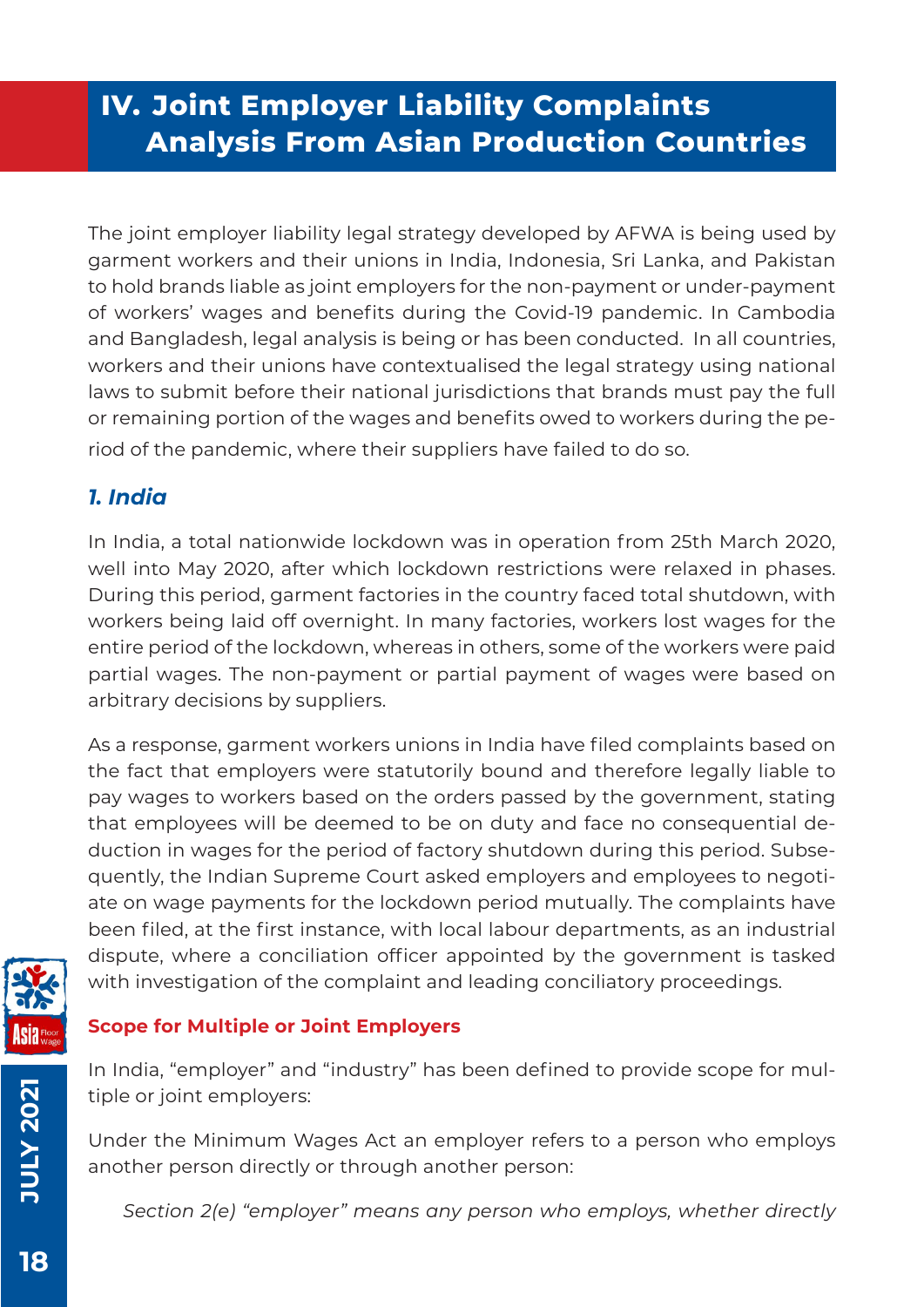*or through another person, or whether on behalf of himself or any other person, one or more employees…"*

Under the Industrial Disputes Act, "industry" refers to a systemic activity carried on by co-operation between an employer and his workmen, regardless of whether they are employed directly or through an agency.

#### **Principal-Employer Liability and Control Test**

The petitions filed draw upon the pre-existing notion of principal employer liability in Indian law, where the principal employer is made liable for the payment of wages when the contractor fails to do so. The petition has drawn on the evolution of this notion through case law in order to apply the concept to global apparel brands contracting out their production to Indian suppliers.

The principal employer, under the Payment of Wages Act, is defined as "*the person, who, or the authority which, has the ultimate control over the affairs of the establishment*." The petitions argue that international brands must be viewed as principal or joint employers of workers as they retain ultimate supervisory and economic control over the supplier factory and workers.

Indian courts have held that the principal employer, rather than the immediate employer, would be liable based on the extent of supervisory control:<sup>13</sup> "If *the petitioner, as a principal employer, is having the supervisory control over stitching of garments entrusted to the immediate employer and is having the right to reject them, then it goes without saying that the immediate employer is none else than a person employed by the principal employer for stitching garments, by engaging employees in a different place.*"

It was also observed that the degree of control and supervision would be different in different types of businesses and that it was enough that:14 : "*if an ultimate authority over the worker in the performance of his work resided in the employer so that he was subject to the latter's direction that would be sufficient.*"



#### **Principal-Employer Liability Based on Sham Contracts**

Under labour law in India, employer liability is an often-used concept for determining cases relating to the employment of contract labour under the Industrial Dispute Act. While trying to determine liability, labour courts/adjudicators often examine whether the contract is "genuine" or merely a ruse to evade legal liability to comply with labour laws and regulations.<sup>15</sup> The petitions examine how contract between the brand and the supplier is a "sham contract" and a

**JULY 2021**

<sup>13</sup> *Thirupur Exports Madras vs Dy. Regional Director Esic Madras,* 17 March, 1994, Madras High Court, India

<sup>14</sup> *Silver Jubilee Tailoring House vs Chief Inspector Of Shops*, 1974 AIR 37, Supreme Court of India

<sup>15</sup> *Steel Authority Of India Ltd. & ... vs National Union Water Front*, (2001) 7 SCC 1, Supreme Court of India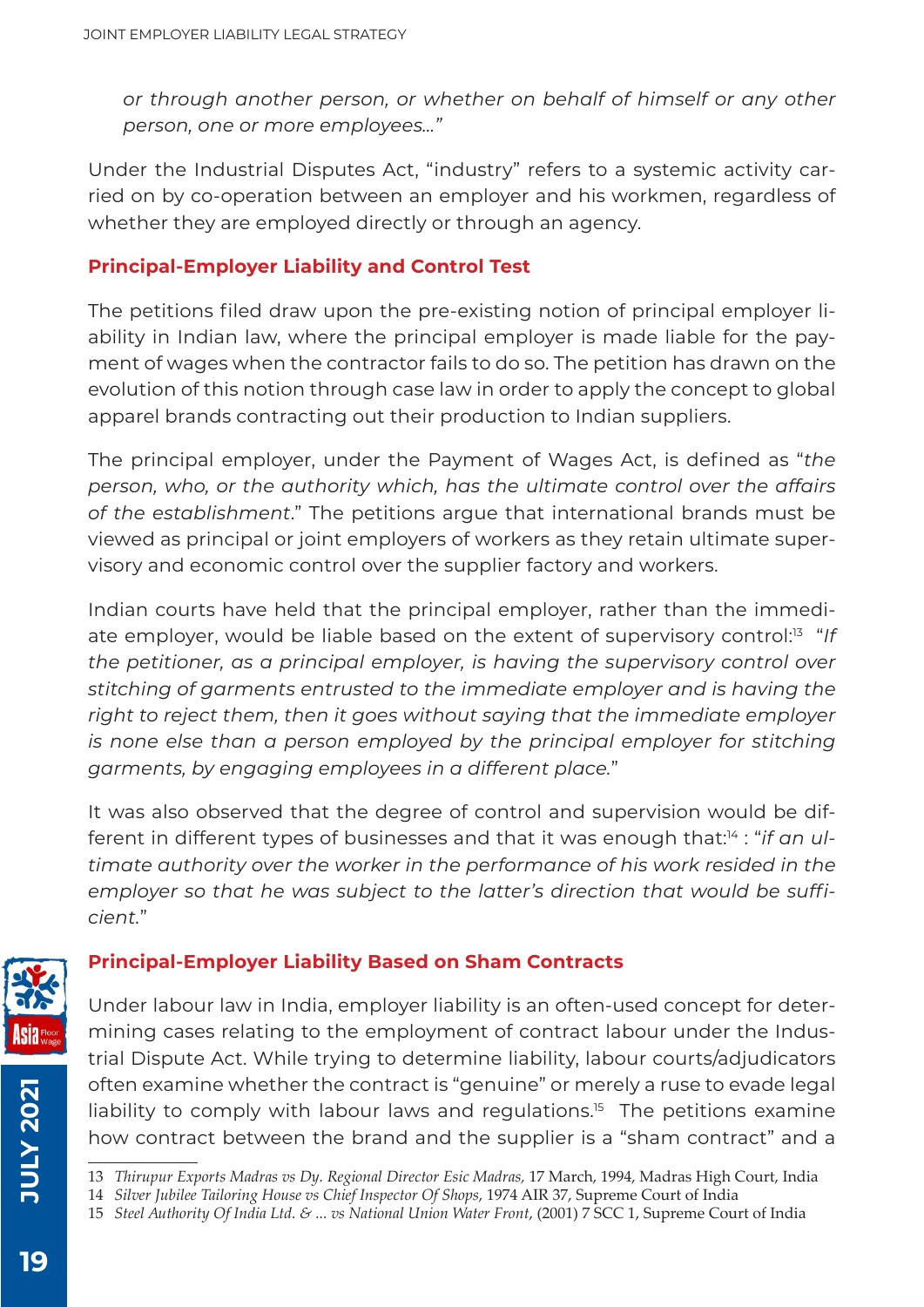ruse through which the brand can evade statutory liability to comply with labour laws and regulations (as described above). The petitions point out how any clause in the contract giving "indemnity" to the brand from being liable for loss of employment or wages of the workers cannot be valid and is in violation of law.

#### **Principal Employer Liability Based on Integration and Economic Reality Factors**

Indian courts have argued that the element of supervision and control of work is no longer the exclusive factor to determine employment relations, and the control test as it is traditionally applied is no longer the only relevant criterion. Rather, the integration test and the economic reality test have been given precedence.16

It has been held by Indian courts, that when two concerns are so closely connected with each other and the affairs of one concern are controlled by the other and the concern has no independent volition, the corporate veil must be lifted and both the concerns should be treated as one for the purposes of determining the workers' rights under labour adjudication.<sup>17</sup> The petitions argue that there is unity of ownership, management and control, and functional integrality between the businesses of the brand and the supplier, and they are so related with each other that in the ordinary business sense, the units form one "establishment."

The petitions have been filed in the context of several Indian suppliers releasing a statement that their inability to pay workers is a direct result of brands that source from them making delayed, reduced payments and canceling orders.<sup>18</sup> They state that the brands have total economic control over the workers' subsistence, skill, and continued employment in the supplier factory. This test must take precedence over the traditional form of control through direct supervision. In fact, the petition claims that it is the extent of control over production as incorporated in the contract of production that translates into supervision of the work. Furthermore, the work supervision is framed and monitored by brands' representatives at the work site.



On the basis of the above, the petitions state that the contract between the brand and supplier is in effect a contract of agency where the supplier is an agent and has been hired to supervise the work and production process carried out by the workers for the brand. Moreover, the supplier is carrying out the work

**JULY 2021**

<sup>16</sup> *Management Of Swatantra Bharat ... vs Workmen Of Swatantra Bharat Mills,* 1996 II LLJ 67, Delhi High Court, India

<sup>17</sup> The Associated Cement Companies vs Their Workmen, Supreme Court of India, 1960 (1) LLJ 1; 1959 AIR 967

<sup>18 &</sup>quot;Covid-19: Exporters urge global buyers not to cancel orders" Accessed from https://retail.economictimes. indiatimes.com/news/apparel-fashion/apparel/covid-19-exporters-urge-global-buyers-not-to-cancel-orders/74791994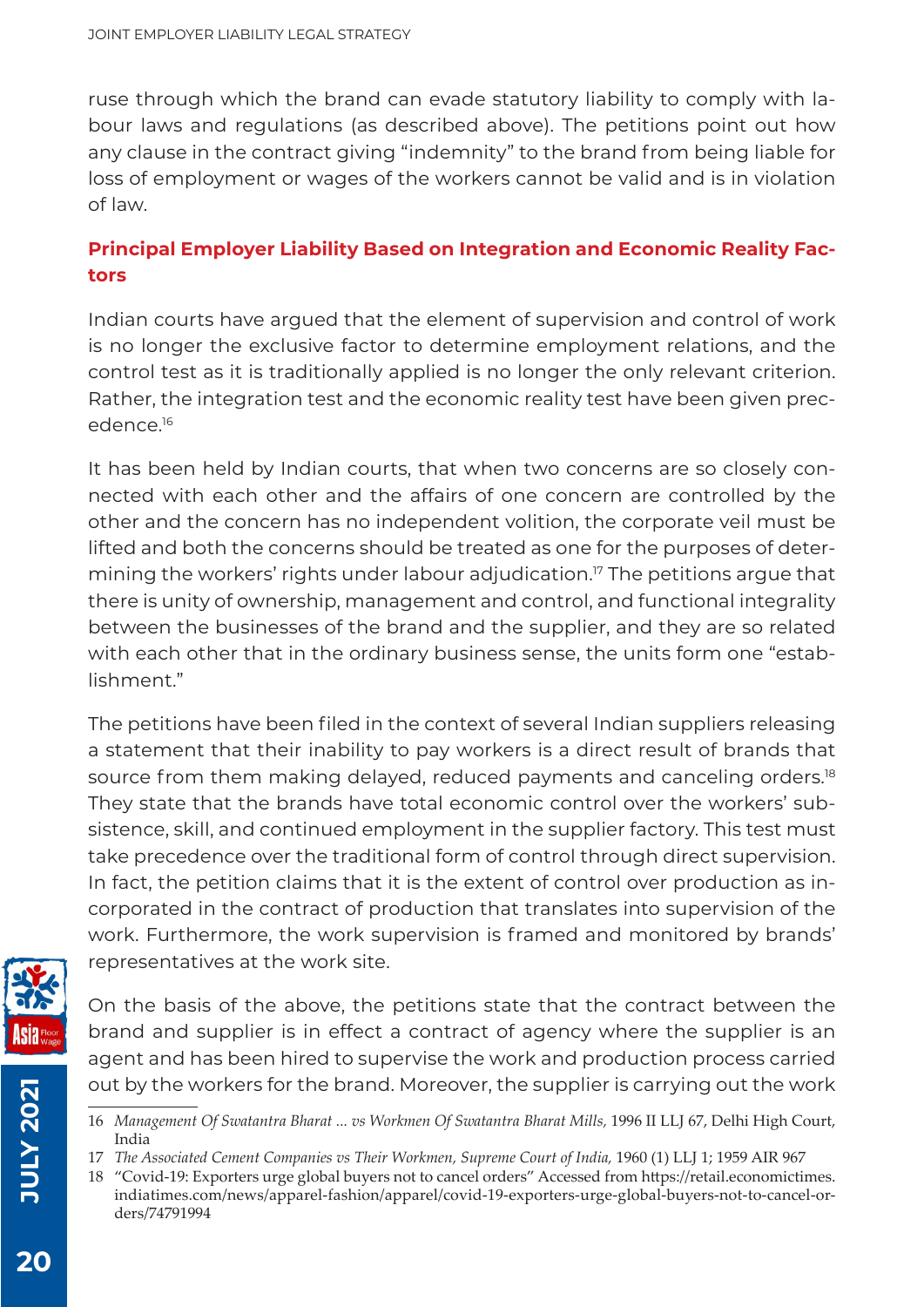of the establishment of the principal (brand) on its premises, but the brand has ultimate control over the affairs of the establishment of the supplier.

#### *2. Indonesia*

In Indonesia, the No Work No Pay policy was imposed by supplier factories on garment workers throughout 2020 to offset order cancellations or reduction in orders by brands due to the pandemic. As a result, workers across factories, faced several days of layoff throughout 2020, with partial or no pay for nonproduction days where they did not receive work. The Indonesian government, as a measure to protect wages, requested employers to discuss in advance with trade unions or workers' representatives at the company level, and take all alternative measures before laying off workers without payment. However, the No Work No Pay policy imposed by most factories was without consultation with workers or their unions.

As a response, garment workers and their unions in Indonesia are filing complaints with the Indonesian civil courts. The complaints are being filed in the civil court as they are challenging the contracts for production between brands and their suppliers, asking the court to determine whether these contracts can be considered employment contracts as per Indonesian law. They are submitting before the civil court that the contracts for production are in reality, multitiered employment contracts between different levels of the global garments supply chains, making the brands jointly and vicariously liable for workers in their supply chains.

#### **Economic Reality as Primary Factor in Employment Relations**

The Indonesian law (based on Classical Dutch Indies Law) states that if there is a dispute whether a contract is an employment contract or a commercial contract, then the disputed contract would be considered an employment contract. This law bases itself in the fundamental economic reality of the relationship between two parties. If two parties are economically inter-dependent, then the contract between them, even if it takes the form of a commercial contract, is considered to be in substance, an employment contract.



**12027 XJULY JULY 2021**

The complaints argue that the contracts for production between the brands and supplier, are, as a matter of economic reality, employment contracts. This is because the brands are able to accrue profits by contracting out production to suppliers in Indonesia or other Asian countries. This strategy is a key component of the brands' core business without which they would lose significant portions of their profits. At the same time, the suppliers are completely economically dependent on the brands as they do not have the right to reproduce the design or sell the products of the brand. They are dependent on the brands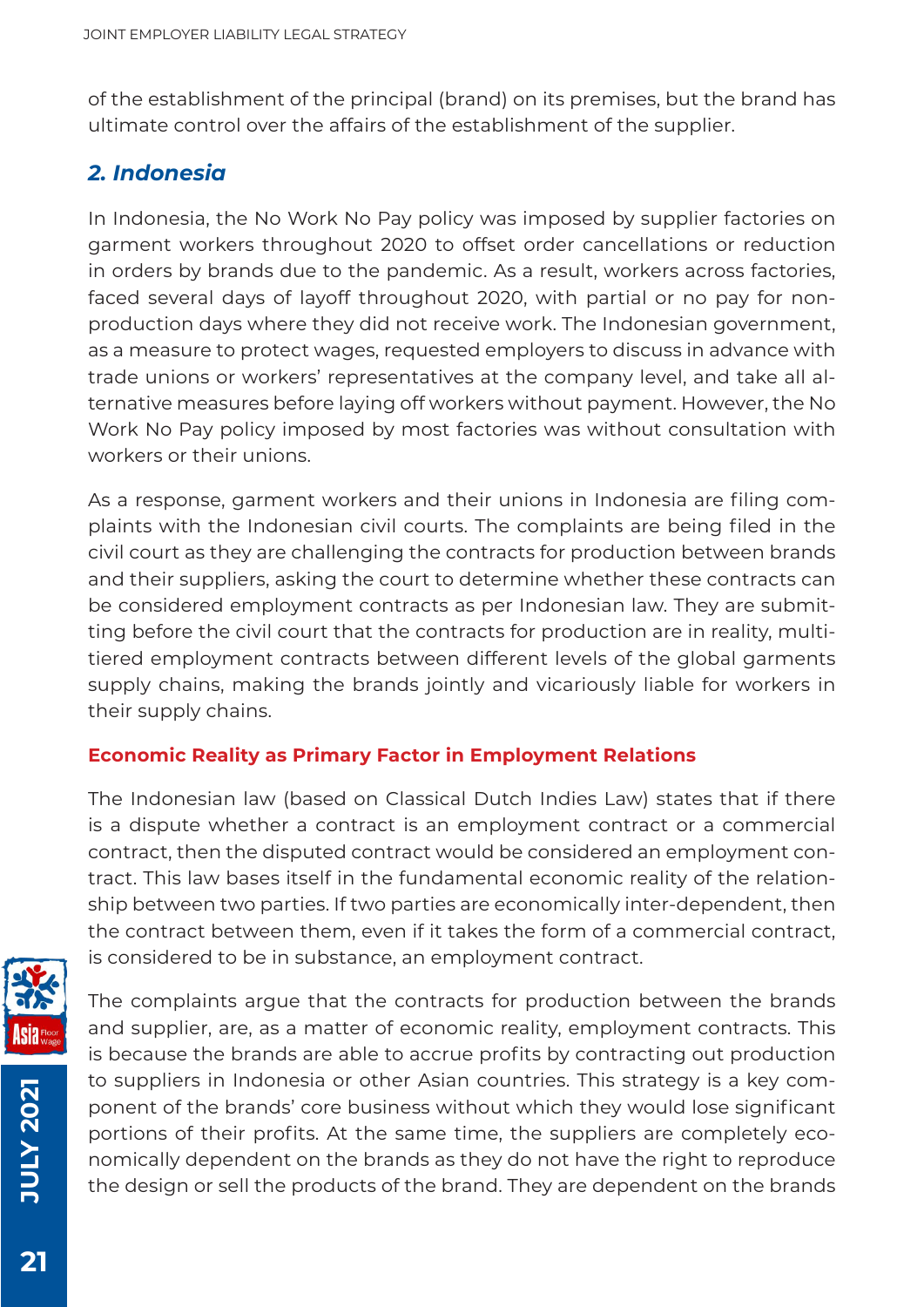who retain ownership over the product for income from the marketing and sale of the garments.

#### **Control Factors Establish Master/Agent Relationship**

In addition to this, the Indonesian law states that a commercial contract cannot exist between two unequal parties.

As the brands wield ultimate control over their supply chains, the contracts for production between the brands and Indonesian suppliers would be viewed as employment contracts between a master and servant. The concrete evidence for this is established through the Intellectual Property Rights (IPR) that are retained by the brands, as an intangible asset that allows the brands to hold monopoly power over the supply chains.

The contracts for production, through the IPR of the brands, allow the brands to establish supervisory and economic control over the suppliers. The brands provide licenses to the suppliers to manufacture their products based on the terms set out in the contracts for production, including the right to supervise, reject or demand that suppliers re-do the product if they do not comply with the standards. The IPR also allows the brands to have economic control over the supplier, as the supplier does not have the right to sell the products, whose intellectual property is owned by the brands. If the brands reject or cancel orders, the suppliers do not have access to marketing and retail facilities of the brands, through which they earn their margin of profits.

The control of the brands over the suppliers, according to Indonesian law, makes the contracts for production between the brands and the suppliers also into employment contracts. Therefore, a master/servant relationship exists between the brands and the suppliers. The suppliers employ workers on behalf of the brands in order to manufacture the products of the brands.

#### **Vicarious Liability Arises from a Master/Servant Relationship**

Article 1367 of the Indonesian civil code states:



"*Masters and those who appoint others to represent their affairs, are responsible for the damages incurred by their servants or subordinates in doing the work for which these persons are used*";

Therefore, in a master/servant relationship, the master (superior) is responsible for tort actions performed by the servant (subordinate) in doing his job.

Based on the above factors, the complaints filed in Indonesia argue that there is no reason for the brands and suppliers to be considered as parties of equal and independent commercial contracts. Rather, the contracts between them,

**JULY 2021**

**12027 AJULY**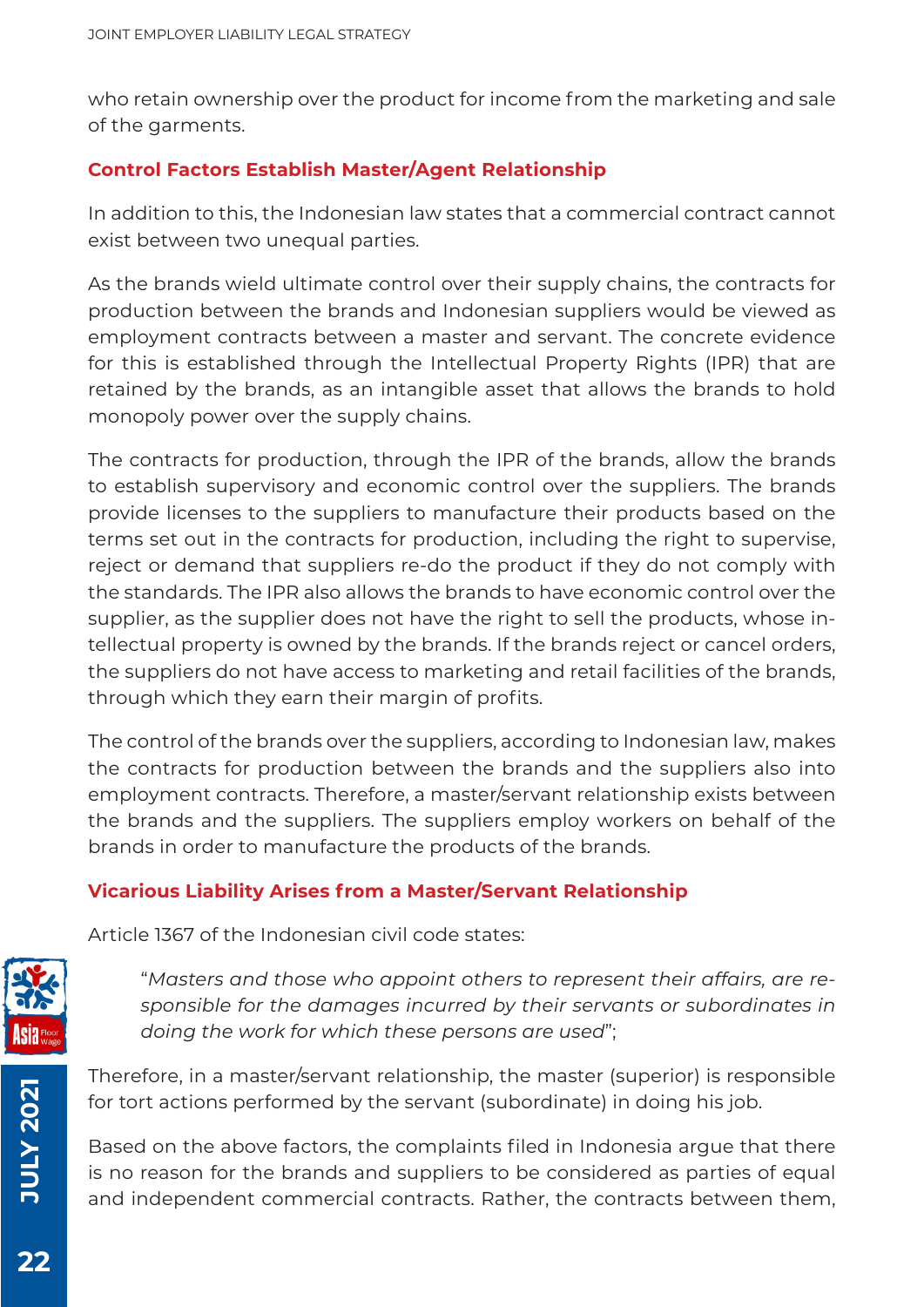as per law, are employment contracts, and this concept can be extended to limited liability corporations such as the brands and their suppliers.

#### *3. Sri Lanka*

In Sri Lanka, two waves of Covid-19 resulted in mass dismissals of workers without the payment of compensations, layoffs and the non-payment or under-payment of wages through the period of 2020. Several factories terminated workers overnight without payment of compensation, while others continue to employ workers on basic pay, without payment of additional benefits or overtime despite long hours of work and increased production targets. Several workers have been terminated on the guise of factory closure, only to have the factory re-open after a few months employing fewer workers on more insecure contracts. The unanimous reason provided by suppliers for their actions is order cancellations and reduction of orders by brands.

As a response, garment workers' unions in Sri Lanka have filed complaints, at the first instance, with the Labour Commissioner, demanding that an investigation be initiated into labour rights violations perpetrated by the suppliers and brands, as well as the contracts for production between the brands and the suppliers which permit these violations and make brands jointly liable towards workers.

#### **Scope for Principal or Joint Employer in Sri Lankan Labour Law**

Sri Lankan labour laws define employer and worker broadly to provide scope for principal or joint employers to exist:<sup>19</sup>

- **•** An employer is 'a body of employers' 'who on behalf of any other person employs any workman.'
- **•** A worker is a person 'employed to perform any work in any trade' and 'any person ordinarily employed under any such contract' to 'execute any work or labour'.



Judicial interpretation has also supported and extended such a definition of employer to cover three types of employment relationships: (a) any person who employs any workman; (b) any person on whose behalf any other person employs any workman; and (c) any person who on behalf of any other person employs any workman.20 In this interpretation, employer has been defined broadly to include the person who is employing a worker directly, or through an agent, as well as the agent who employs a worker on behalf of another person.

In Sri Lankan laws and their judicial interpretations, all parties who constitute a

**JULY 2021**

**JULY 2021** 

<sup>19</sup> Industrial Disputes Act, 1950, Sri Lanka

<sup>20</sup> *Carson Cumberbach & Co. Ltd. v Nandasena*, 77 N.L.R. 73, Supreme Court, Sri Lanka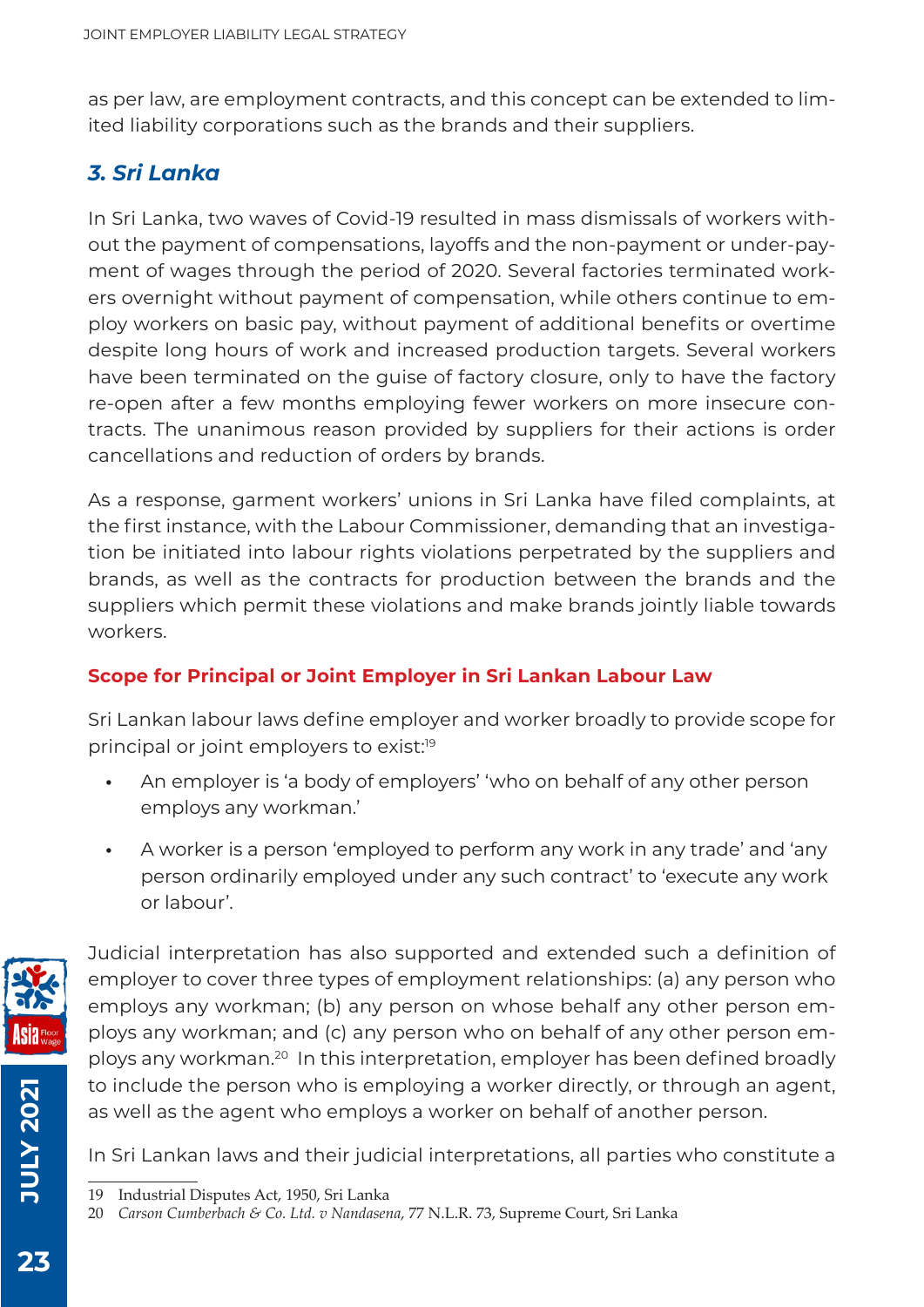'body of employers' can be interpreted as having contractual obligation for the payment of wages to workers. The body of employers can constitute the principal/master on whose behalf workers are employed, along with the servant/ agent who employs the workers on behalf of the principal/master. Both parties may, therefore, be viewed as joint employers sharing liability towards workers.

#### **Brands and Suppliers as Joint Employers of Workers**

The concept of joint employer liability has developed in Sri Lankan common law. Using the control, integration and economic reality tests, Sri Lankan courts have consistently held that a combination of factors must be considered which form a nexus between the employer and worker in order to establish employment relations, including the payment of wages, control in the way the work is done or control over the terms of employment.<sup>21</sup>

Therefore, complaints filed by garment workers and their unions, name brands and their suppliers as joint employers of workers in the supplier factories. This is because the contracts of production entered into by the suppliers and the brands form the basis of the employment contracts between suppliers and workers in the supplier factories. If the contracts for production between the suppliers and the brands are altered or revoked, then the employment contracts between the suppliers and workers are also altered or revoked. The brands exercise economic control over the suppliers through the contracts for production, without which the businesses of the suppliers cannot exist. Workers are in turn completely dependent on the brands for their employment, wages and working conditions.

#### **Control Factors in Determining Joint Employment**

The control test has been used in Sri Lanka to identify shadow employers who evade legal liability by hiring workers through a third party. Sri Lankan courts have established that when a company exercises control over employees hired by another party, then the contract between the company and the other party is a subterfuge to overcome the application of labour laws.<sup>22</sup>



The complaint argues that since brands are able to exercise direct and indirect supervisory and economic control over workers in their supplier factories, they are shadow employers of the workers, while suppliers act as contractors who provide the factory site, tools and workers to the brands. This is because the suppliers offer all or part of their production lines to the brands during the period in which they have entered into a contract for production. The production capacity in the factory, including workers, are therefore, mandatorily dedicated to work according to the brands requirements during the period of the contract

21 *De Silva v. Associated Newspapers of Ceylon Ltd,* 1978-79, 2 S.L.R., 173, Court of Appeal, Sri Lanka

**JULY 2021**

**107 X101** 

<sup>22</sup> *Ceylon Mercantile Union V. Ceylon Fertiliser Corporation,* Supreme Court, 1984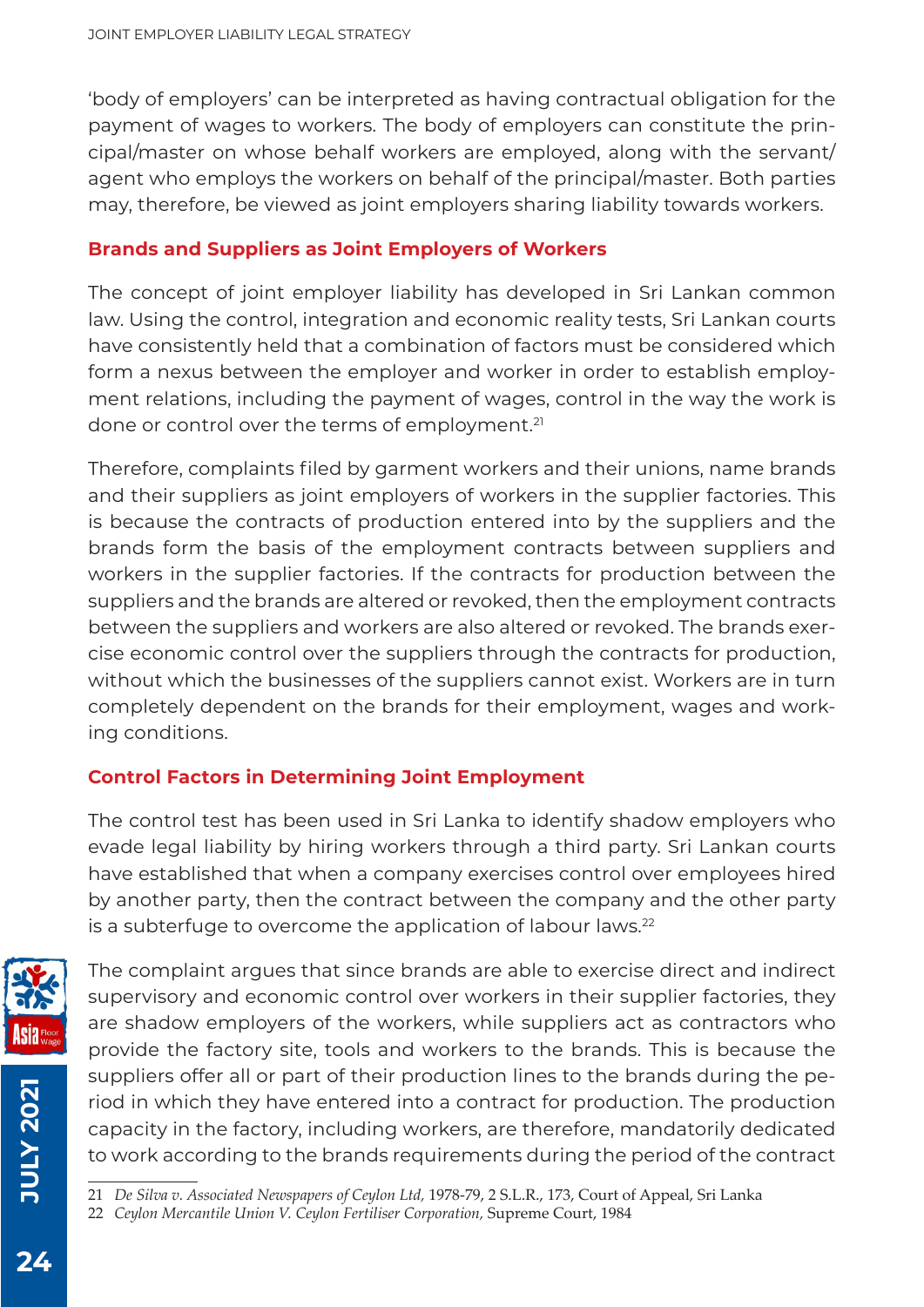for production. Workers are exclusively trained, and asked to follow the designs provided by the brands for the production of the garments of the brands.

#### **Workers as Integral to the Joint Business Model of Brands and Suppliers**

The complaint argues that the contracts of production between the suppliers and brands are business agreements for jointly carrying out the business of the global apparel industry. Suppliers' core business forms the leasing out or contracting of their production capacity including labour to the brands. Suppliers cannot run their business in the absence of workers who work on a daily basis to meet production targets for the brands. Brands, on the other hand, rely exclusively on suppliers to employ workers who will manufacture the garments of the brands, without which they cannot engage in marketing and retail of their products to earn profits. Workers play an integral role in the business of the global apparel industry conducted jointly by the brands and suppliers through global garment supply chains, and form an essential part of the individual businesses of both suppliers and brands as a matter of economic reality.

Based on the above factors, the complaints argue that the contracts for production form agreements between suppliers and brands to perform business jointly in global garment supply chains, and, therefore, jointly employ, supervise and control workers to perform the integral and essential business activity of manufacturing.

#### *4. Pakistan*

In Pakistan, the imposition of a total lockdown from March to May 2020, resulted in the shutdown of garment factories and suspension of their operations, leading to the non-payment of workers' wages during that time.

Trade unions filed a legal notice with the Sindh Chief Minister, Labour Minister, Human Rights Minister, Secretary of Labour and Human Rights Resources Department Sindh and Director General Labour Sindh, on behalf of workers from 12 garment supplier factories located in Karachi, Sindh.



#### **Economic Harm of Brand Actions on Workers in Violation of Fundamental Right to Life**

The complaint focused on the economic harm caused by the actions of brands on workers in their supplier factories, including starvation, impoverishment, indebtedness and the inter-generational transfer of poverty. According to the notice, the non-payment of lockdown wages and resultant economic harm to workers is in contravention to the constitutional rights available to workers to protect them against exploitation and their fundamental right to life.

**JULY 2021**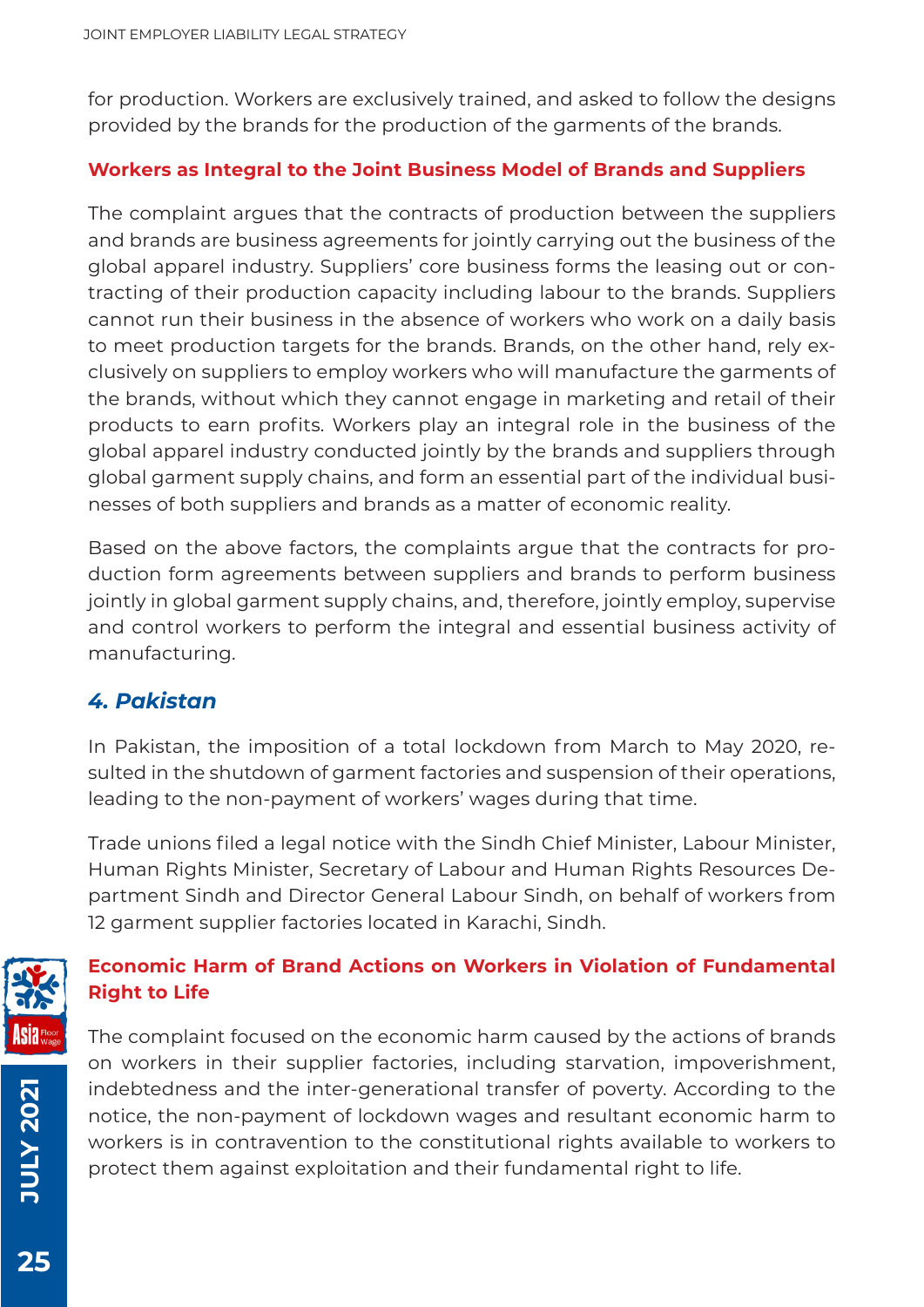According to Article 3 of the Constitution of Pakistan, 1973, on the Elimination of Exploitation, "*The State shall ensure the elimination of all forms of exploitation and the gradual fulfilment of the fundamental principle, from each according to his ability, to each according to his work*." Article 4 states the Right of individuals to be dealt with in accordance with law, in particular:

*"No action detrimental to the life, liberty, body, reputation or property of any person shall be taken except in accordance with law;*

*No person shall be prevented from or be hindered in doing that which is not prohibited by law; and*

*No person shall be compelled to do that which the law does not require him to do."*

#### **Doctrine of Principal Agent Liability**

The joint employer liability of brands for the violation of the fundamental right of workers to life, through the payment of full and timely wages, has been established by the Doctrine of Principal Agent Liability,<sup>23</sup> where the explicit and longterm contractual relationship between brands and their suppliers, is viewed as giving rise to implied employment contracts between brands and suppliers with workers employed in the supplier factories to manufacture the garments of the brands.

#### **Precedent for Joint Employer Liability**

The Baldia factory fire case represented one of the worst industrial accidents in Pakistan, which led to the loss of 258 workers'. The brand sourcing from the factory, KiK, through an agreement with the labour organization PILER, agreed to pay an amount of 1 million USD as immediate relief. Through the intervention of the International Labour Organization (ILO) based on compliance with the C 120, the employment injury convention, KiK paid an amount of 5.15 million USD to cover the gap in benefit for loss of earnings, medical and allied care and rehabilitation (C121 gap benefits). Kik also entered into an agreement with unions and civil society organisations to prevent future accidents through an institutional agreement. This implies the joint employer liability of the brand, which should similarly be invoked in the case of non-payment of wages during the Covid-19 lockdown period, with brands being held jointly liable to workers based on all core II O conventions.



**10LY 2021 JULY 2021**

This legal notice sent to the provincial government can form the basis of a complaint in the Supreme Court of Pakistan against the violation of fundamental rights of workers by suppliers in Pakistan and international brands which manufacture their garments in these factories.

23 *The Contract Act*, 1872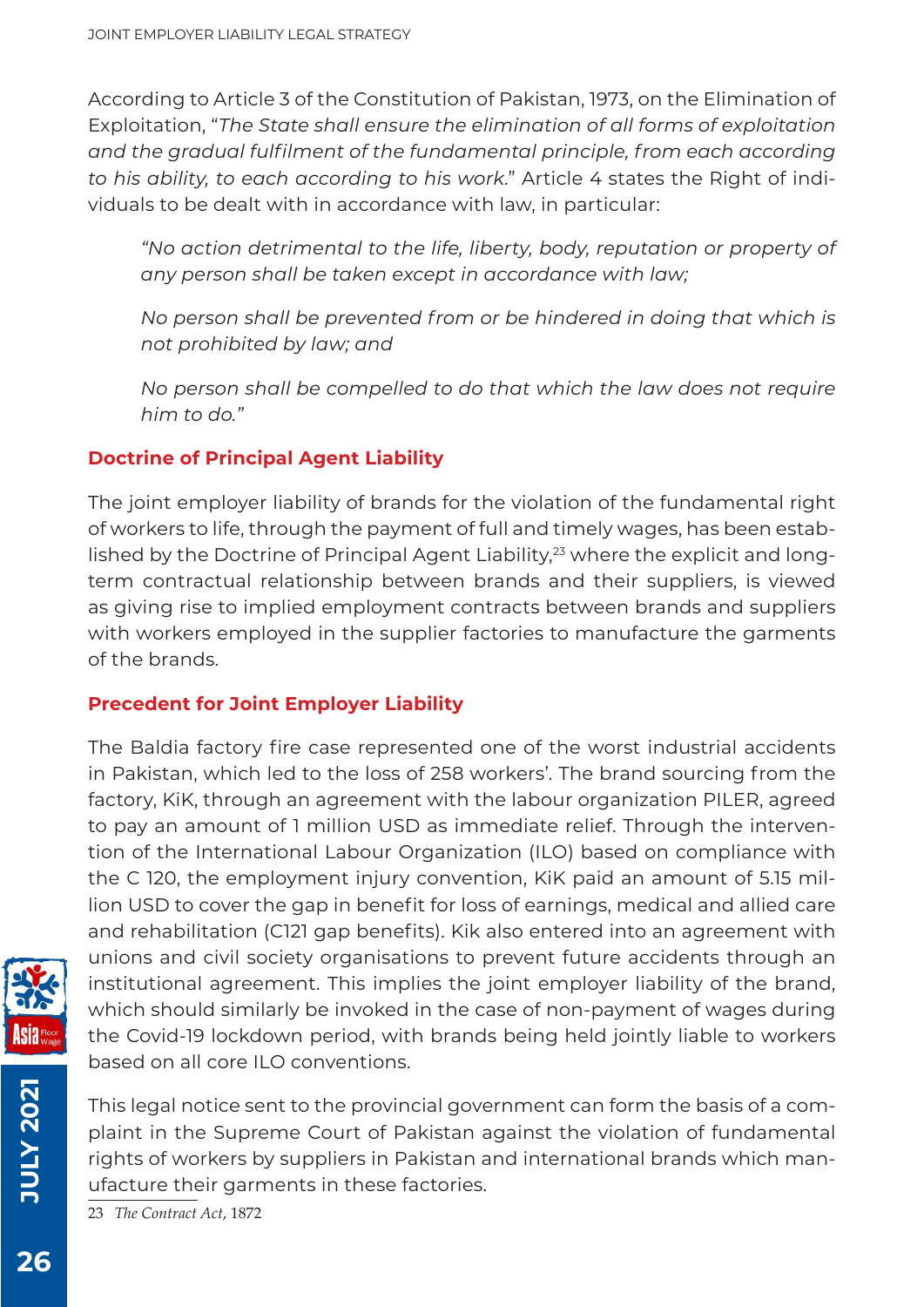#### *5. Cambodia*

In Cambodia, several garment factories totally or partially shut down their operations across the period of the pandemic in 2020. This resulted in the suspension of workers for several weeks or months, due to delayed payments, order cancellations or reduction in new orders by brands.

In Cambodia, garment workers' unions are in the process of drafting petitions to their Labour Minister in order to demand that brands contribute to the payment of wages of workers in their supply chains, for the period of their suspension from work. Citing the Cambodian Prime Minister's promise in February 2020, that 60 percent of the minimum wage (equivalent to 114 USD) will be paid to factory workers during the Covid-19 period, the petition states that both the government and suppliers have contributed based on their capacities towards this amount, with 40 USD provided by the government and 30 USD provided by the suppliers.

The petition argues that brands who are using Cambodia and its workers as main manufacturing centre for the production of their garments have to take responsibility for the remaining amount, and that it is unfair and improper that no contribution has been made by brands. It argues that the contracts for production between the brands and suppliers fall under the commercial law in Cambodia. Under these contracts for production, and as a consequence of these contracts for production, the suppliers in Cambodia enter into employment contracts to manufacture garments in order to fulfill their obligations towards brands.

Section 1 of the Cambodian Labour Law states that "... relations between employers and workers resulting from employment contracts to be performed within the territory of the Kingdom of Cambodia, regardless of where the contract was made and what the nationality and residences of the contract parties are...". Reading the commercial contract between brands and suppliers and the employment contract between suppliers and workers together makes it evident that the employment contracts are implied in the commercial contracts.



**JULY 2021 JULY 2021**

The Labour Law refers to "employers" (plural) which implies that there can be multiple employers responsible for an employment contract. This is an internationally accepted notion that an agent can enter into an employment contract on behalf of the principal in which case both principal and agent are responsible for the creation of an employment contract. Therefore, the petition submits that the brands also need to be jointly liable towards workers as they are also party to the contract to hire workers to manufacture garments for retail. The production line becomes the joint responsibility of all parties, that is, the suppliers and brands, who are jointly conducting the business activity of manufacturing and retail.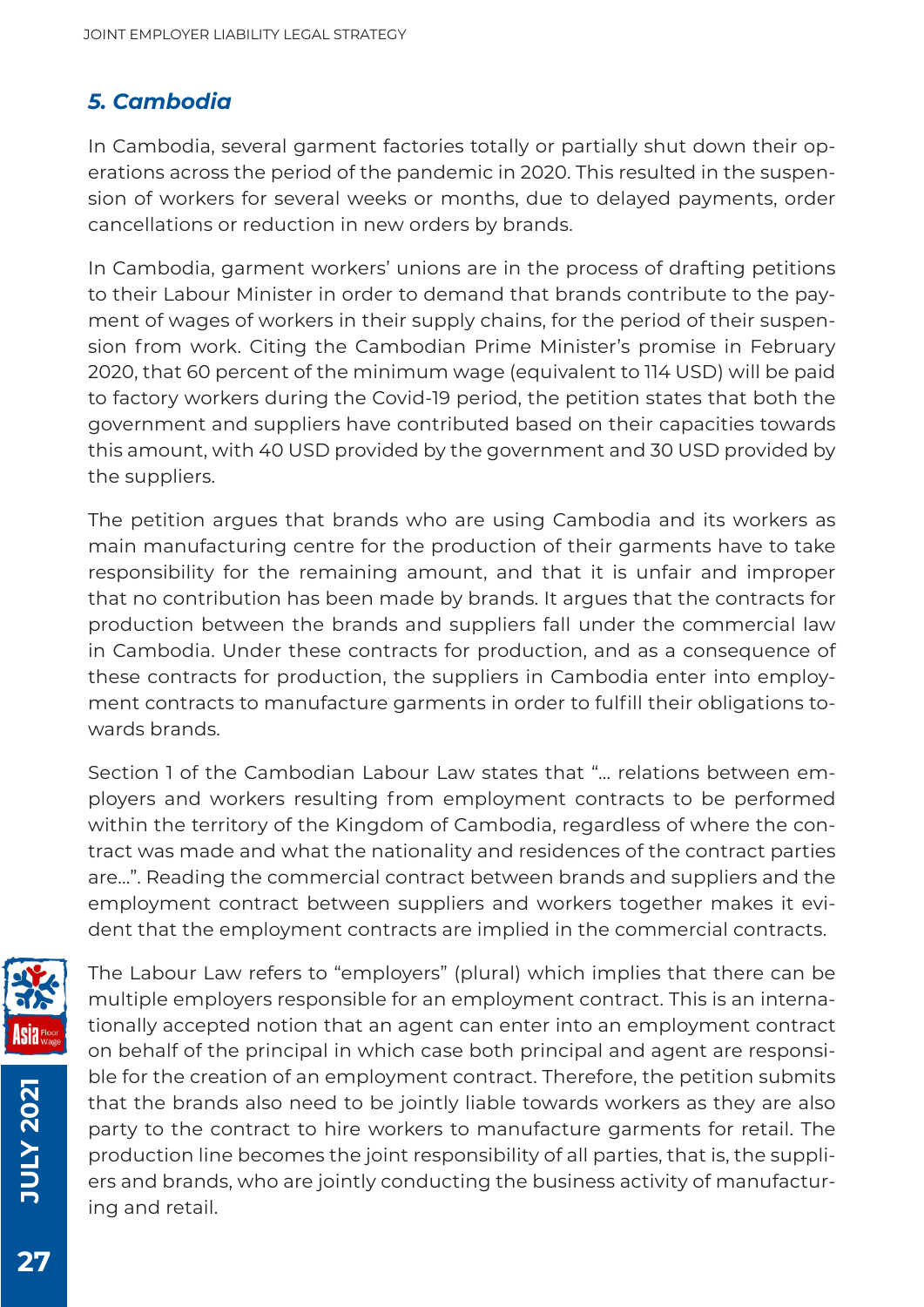# **V. Corporate Accountability in Global Supply Chains through a Ground-Up Approach**

There is growing recognition internationally that the governance of global supply chains cannot be left to voluntary corporate social responsibility initiatives, including codes of conduct, and related weak mechanisms for monitoring and re-mediating labour and human rights violations, including auditing firms that negligently report compliance.

#### *Due Diligence Mechanisms for Corporate Accountability*

This recognition led to the development of global due diligence mechanisms for transnational corporations in the context of the business and human rights framework. Early on, the Organisation for Economic Cooperation and Development (OECD) introduced its Guidelines for Multinational Enterprises. It provides standards for responsible business conduct in a global context, and set up monitoring and grievance mechanisms to ensure implementation. In 2011, the United Nations Guiding Principles for Business and Human Rights (or Ruggie Principles) were adopted which established the corporate responsibility to respect human rights and defined it as taking measures to "identify, prevent, mitigate, and account for how they address their impacts on human rights".

Due diligence, as a mechanism, was originally developed in the context of corporate finance, where legal liability may arise from the refusal to exercise the standard of care that a person or business is expected to undertake before entering into an agreement or contract with another party. **However, when adapted to the context of business and human rights, due diligence mechanisms have been critiqued for their inability to enforce corporate accountability for labour and human rights violations in their supply chains through mandatory and legally binding mechanisms.** 

#### *Legally Binding and Enforceable Mechanisms for Corporate Accountability*

The recognition that transnational corporations must be held accountable for labour and human rights violations in their supply chains is the result of a long and hard-fought movement, which was initially opposed by employers and corporations, but could not be disregarded following the Rana Plaza disaster in 2013. The result was the Bangladesh Accord, an enforceable and binding legal agreement through which workers' unions can hold brands accountable for a safe work environment in the garment industry. Following this, in 2014, the UN Human Rights Council adopted a resolution to work towards a legally binding instrument to regulate transnational corporations with respect to human rights.

**JULY 2021**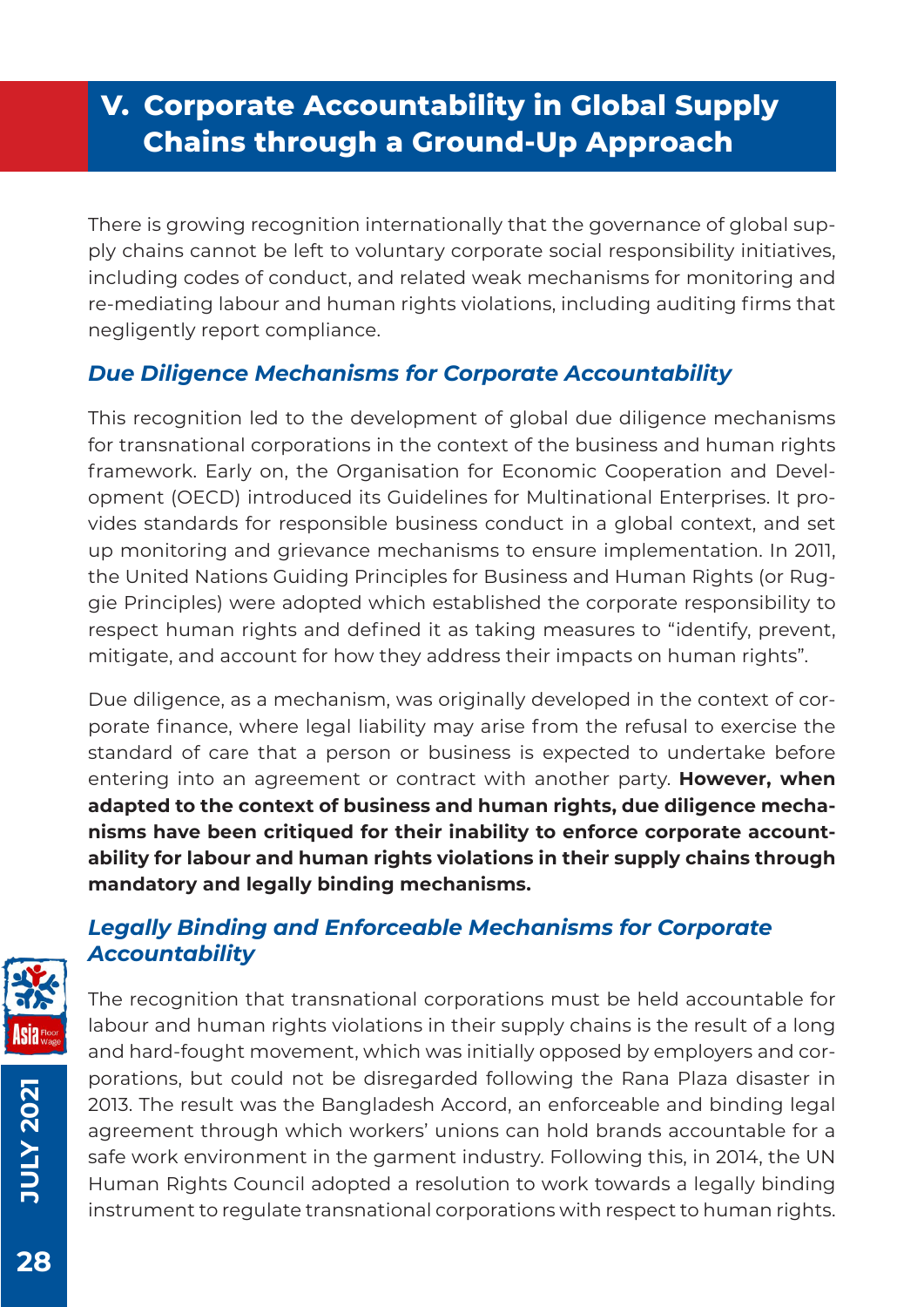The International Labour Conference (ILC), in 2016, presented an important win for workers within tripartite dialogues, where the demands of the Workers' Group for a Convention on global supply chains which includes provisions for establishing legal accountability of corporations led to the conclusion that there are significant decent work deficits in global supply chains, and a resolution to review current ILO standards, and consider guidance, programmes, measures, initiatives or standards for achieving decent work in global supply chains. The ILC 2016 successfully established governance of global supply chains as an important agenda for future standard setting by the ILO.

Several forms of transnational litigation for corporate accountability have also been evolving over the last two decades. The building of global momentum towards mandatory and enforceable legislation to establish corporate accountability is reflected in the due diligence laws enacted by several European governments, leading to the proposed comprehensive and mandatory due diligence legislation by the European union. Most recently, the Lesotho Agreement led to landmark agreements between brands, their suppliers, and a coalition of labour unions and women's rights advocates to prevent and remediate gender-based violence and harassment in garment factories.

#### *Joint Employer Liability to Establish Liability of Corporations through a Ground-Up Approach*

**Due diligence mechanisms and legislation which are embedded within a well-accepted international normative framework for upholding and protecting human rights, represent a brand's home country approach that calls on the corporate duty to care for human rights impact within their supply chains. These mechanisms call for brands' obligatory engagement with violations through stakeholders such as trade unions**. However, despite such obligations required in due diligence mechanisms, there remain substantial gaps in the unregulated governance of global supply chains, most keenly felt in garment workers' and their unions' inability to challenge the disproportionate power wielded by brands in global supply chains. Such dereliction of duty on the part of brands is not an exception; it has become the rule. The issue is what is the remedy if brands fail in their obligation to engage the union and how unions can access the enforcement and justiciability of this obligation in their own countries, that is production countries. This gap needs to be filled through a legal accountability process that has the capacity of enforcement.



**12027 XJULY JULY 2021**

**Joint employer liability as a legal strategy is based on a ground-up approach, through which existing laws can be utilised to hold brands jointly liable within national jurisdictions of production countries. It is rooted in the historical struggles of workers and their unions in Asian countries for adequate wages and secure employment as a legal right.**